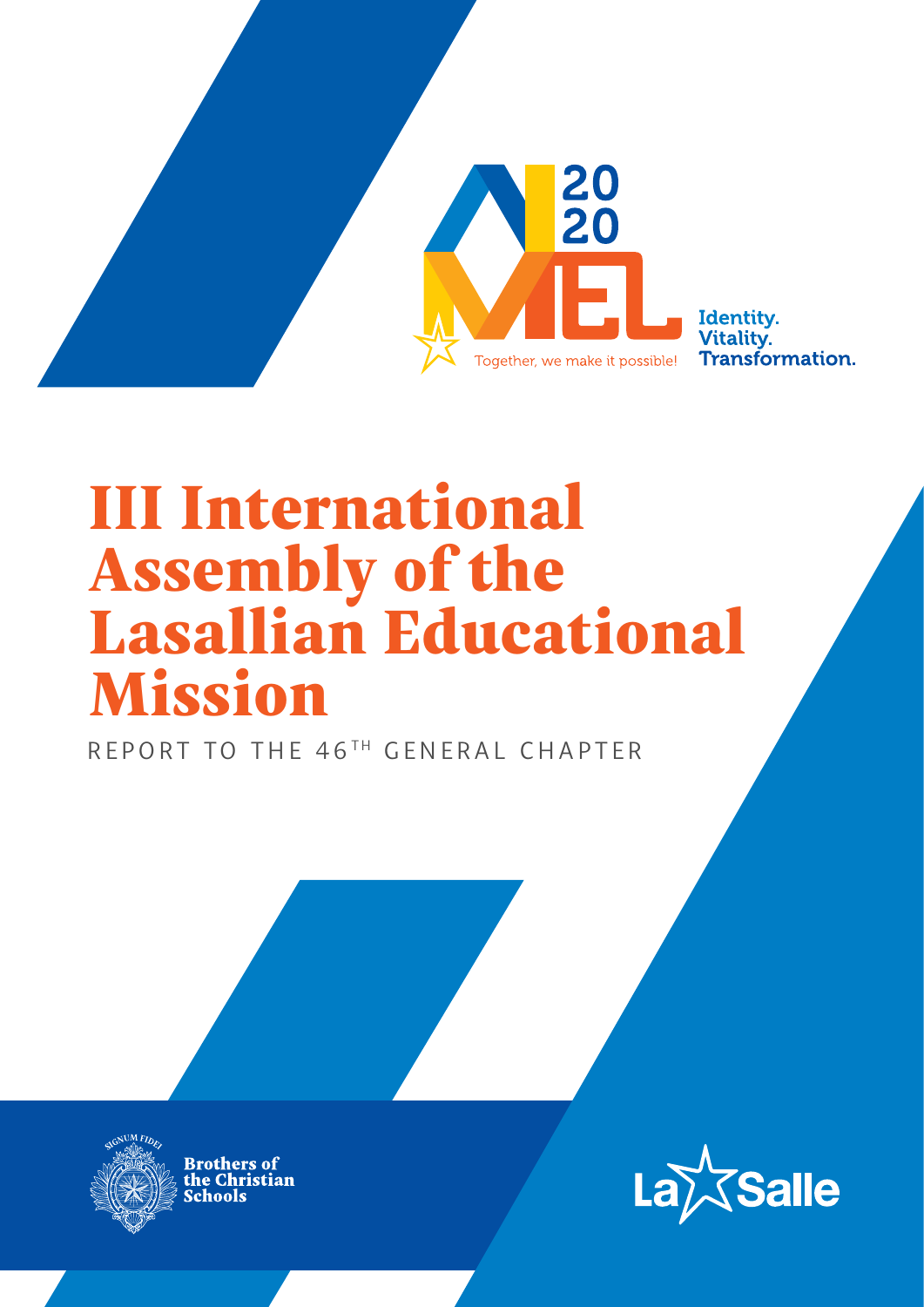



**Institute of the Brothers of the Christian Schools CIAMEL** - The International Council for Lasallian Association and the Educational Mission

**III International Assembly of the Lasallian Educational Mission** Report to the 46th General Chapter *30 April 2022*

Communications and Technology Service

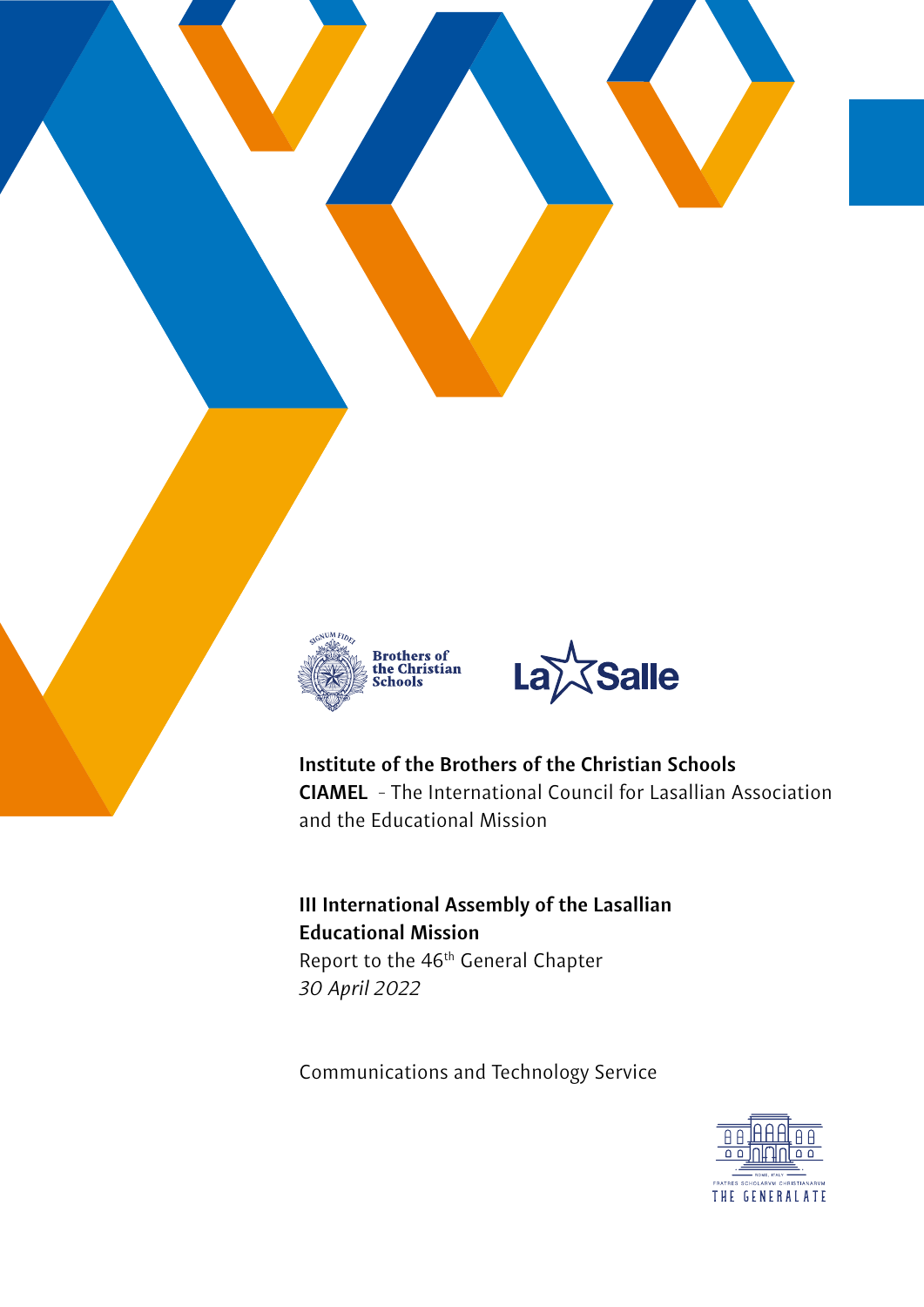### Presentation 1.

In accordance with the Administrative Directory of the Institute (No. 8), Brother Superior General and the International Council for Association and the Lasallian Educational Mission (CIAMEL) convoked the third Internation n accordance with the Administrative Directory of the Institute (No. 8), Brother Superior General and the International Council for Association and the Lasallian Educationof the Lasallian Educational Mission for 2020, with the themes of Identity, Vitality and Transformation and with the motto "Together we make it possible". After several adjustments due to the pandemic, the Assembly is being held in two phases: a virtual one, from November 10, 2021, to April 1, 2022 and a face-toface one, from October 28 to November 4, 2022.

The first phase of the III International Assembly of the Lasallian Educational Mission (III AIMEL) has been a very enriching experience of participation, full of enthusiasm and generating hope, which has provoked an important vision for the Lasallian world.

In the Assembly we were once again able to confirm the deep commitment of Lasallians in the Mission. The broad representation of all the Regions and Districts and of all the profiles of the Lasallian family is a sign of the new reality: Brothers and lay people, men and women, young and mature.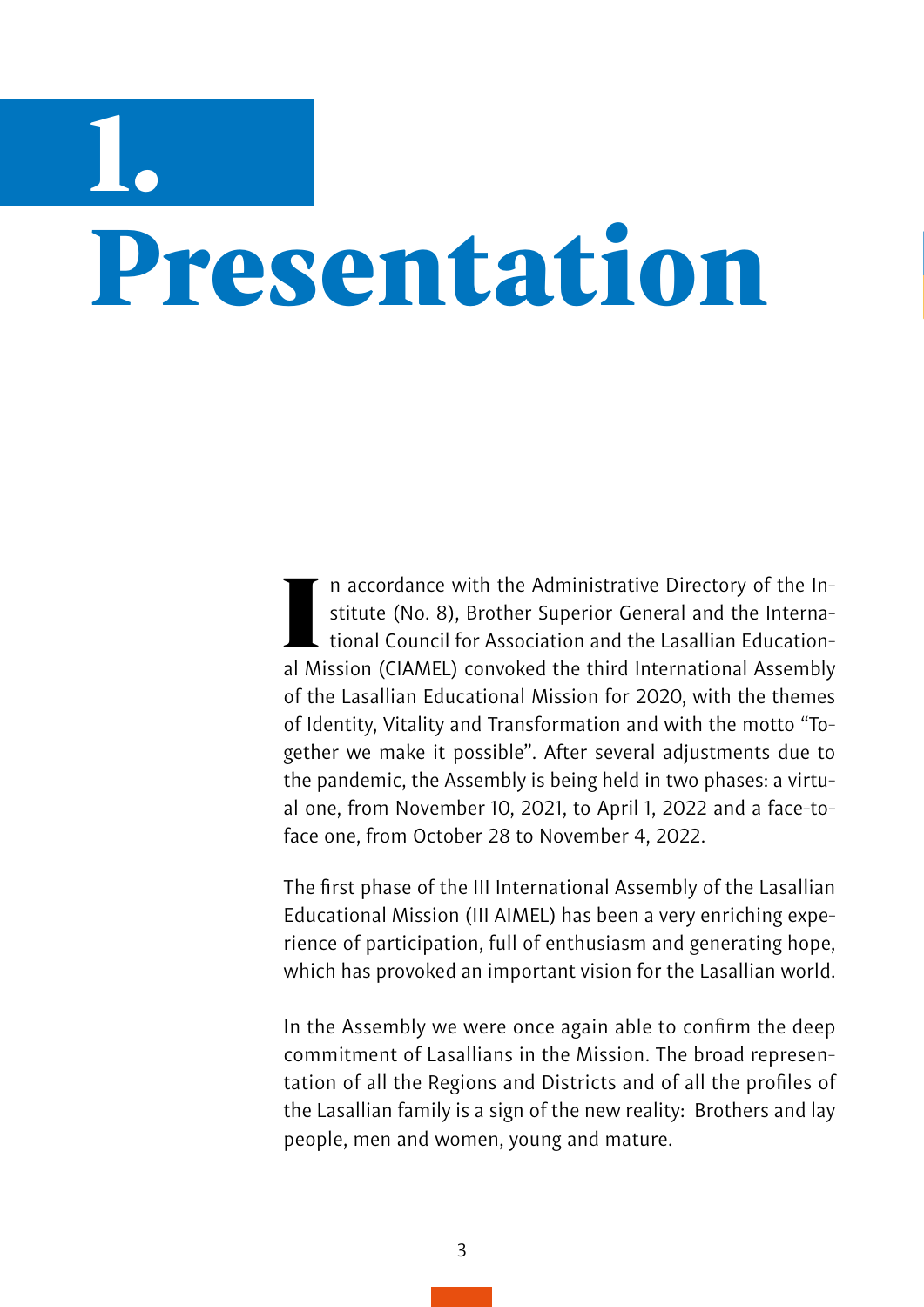The Delegates of the III AIMEL have high expectations regarding the reactions and the response that the 46<sup>th</sup> General Chapter will have to the nine Proposals that have been presented.

Although some of the Proposals of the III AIMEL address issues that have already been mentioned in the past, they seek to bring about a fundamental renewal of the Institute and are based on a perspective of innovation:

- Firstly, because they are the result of an enormous participative process and have been elaborated jointly by committed Lasallians, without distinguishing whether they are Brothers or lay people.
- Secondly, because they are situated and start from a different context with eyes set on the future of the Mission.

In addition, we must still await the design and approval of the Lines of Action in the second phase, where we will be able to define the concrete applications of the proposals and, therefore, the relevance of the proposals will be further reflected.

The Proposals of the III AIMEL have a profound sense of urgency. They present the conviction that a transformation of structures that is faithful to the charism needs to be carried out in a courageous and bold manner in the short term, in order to assure the continuity and sustainability of the Lasallian Educational Mission and Community.

The Assembly asks the General Chapter not only to approve and ratify the Proposals, but for the Brother Capitulants to continue developing processes to implement the Proposals of the III AIMEL and its Lines of Action in a joint and collaborative way, integrating Brothers and lay people, as well as the corresponding structures. A process that allows us to create and apply the necessary decisions in the short term for the Institute that will guarantee the future of the Lasallian Educational Mission.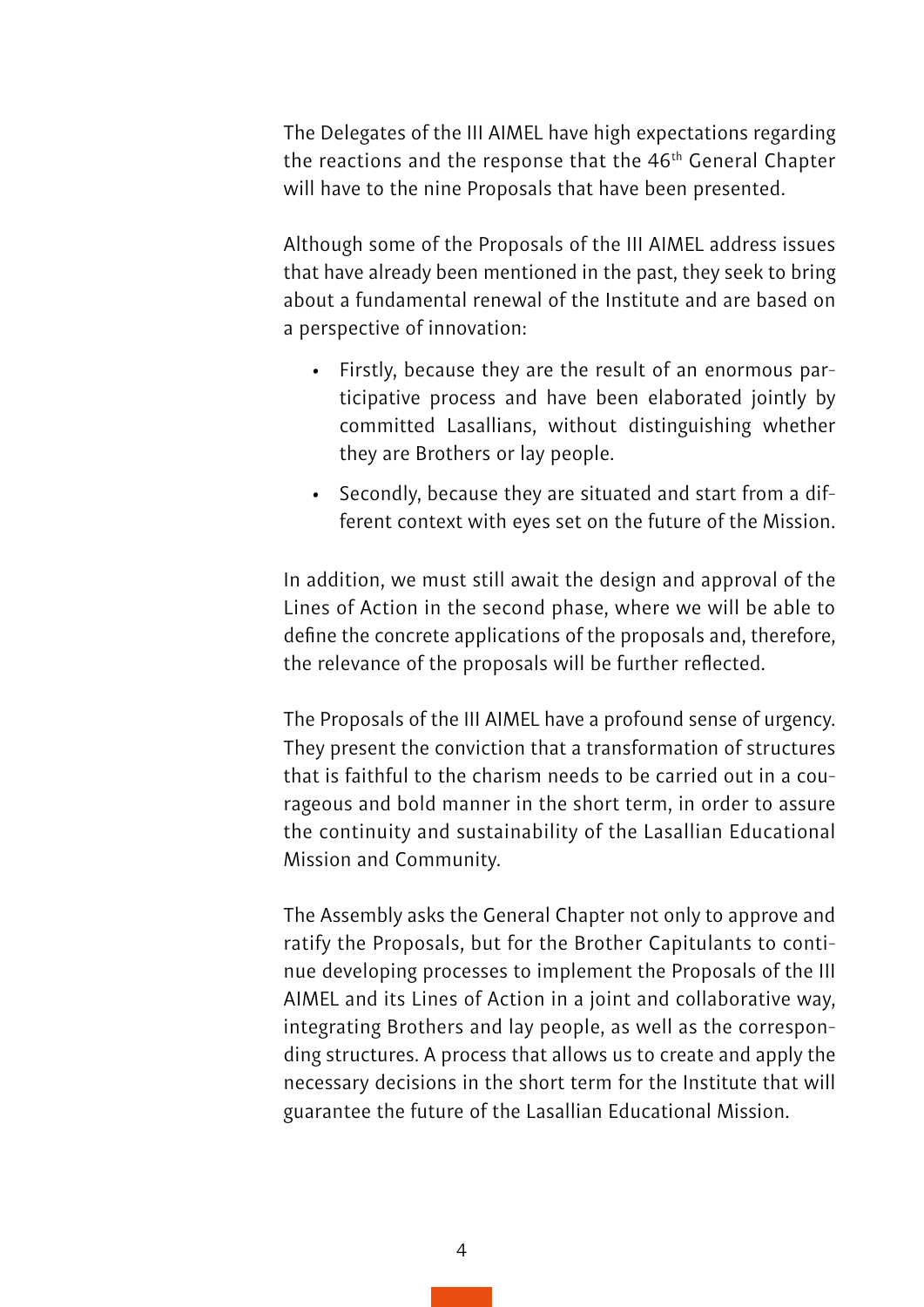God wanted you to be the Brother Capitulants of this 46th General Chapter and has placed in your hands, with confidence, a critical responsibility to guarantee the continuity of the Mission and of the Lasallian Community. Today more than ever, the future depends on the decisions that you will boldly and courageously make at this Chapter.

# **Identity.**<br>Vitality. **Transformation.**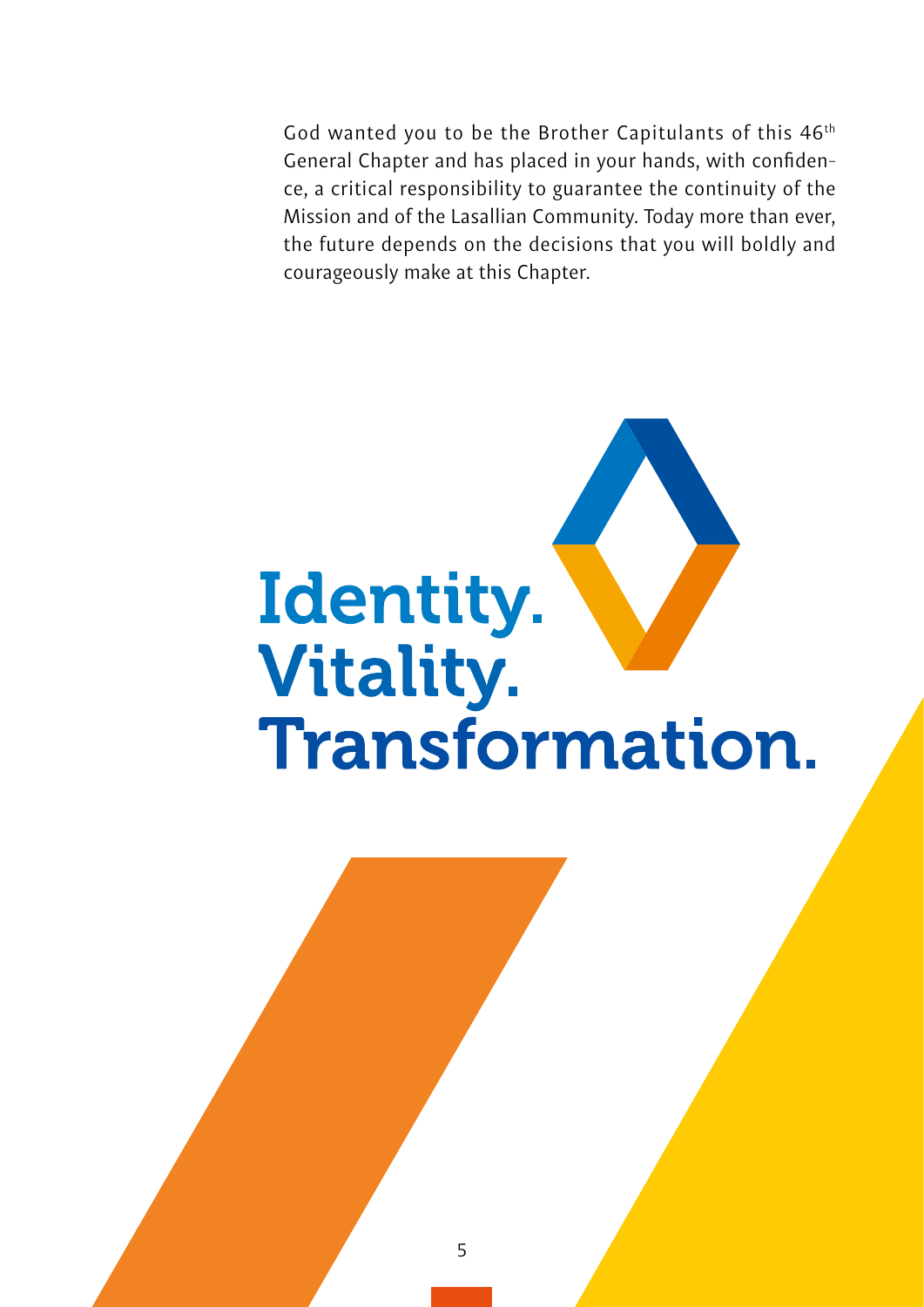### Summary of Proposals 2.

This report includes the approved Proposals of the III<br>AIMEL in full text. A synthesis is presented below with<br>the intention of facilitating a global vision of the themes<br>included in them. The proposals address two major a AIMEL in full text. A synthesis is presented below with the intention of facilitating a global vision of the themes included in them. The proposals address two major areas of the Lasallian Network in the World:

#### **A. The strengthening, reorganization, and promotion of the global Lasallian Community.**

- 1. Through the creation of new Governance and Financing Models in accordance with the new conditions we are living in and that guarantee sustainability.
	- At the different organizational levels of the Institute, with recognition of the diverse realities, with participative leadership and collegial management, through appropriate profiles among all Lasallians - Brothers and Lay Lasallians. Integrate the creation of juridical entities in the countries and the global sustainability of the Mission.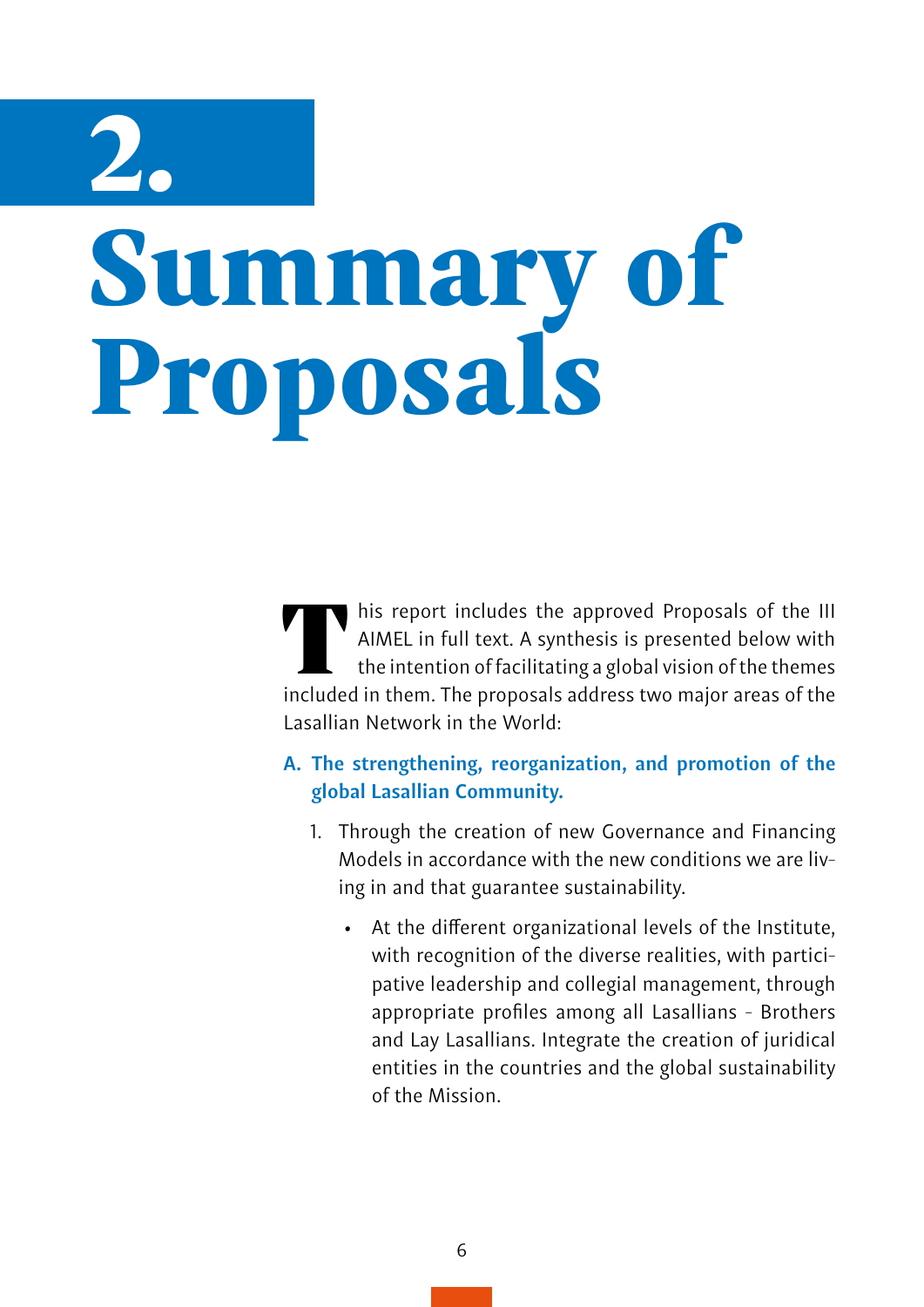- 2. Through giving CIAMEL the conditions to animate and follow through on the creation of a global network committed to Lasallian Identity, Mission, and Association.
	- To address urgent challenges, encourage the participation of all, and ensure the functioning of new structures.
- 3. Through the promotion of Formation and Accompaniment for all Lasallians, Lay Lasallians and Brothers, with a vision of the future.
	- Share Formation Plans and Resources to enhance identity, sense of belonging, spirituality, fraternal relationships, and sense of community for the educational service of the poor.
- 4. Through the strengthening of Association structures that promote new models of Community.
	- Continue the creation and development of Intentional Communities that share the Mission, life, spirituality, and faith, in order to foster belonging, commitment and Association.
- 5. Through the promotion of a Culture of Vocations that creates personal and community spaces and contexts for accompaniment and discernment.
	- Personal and community spaces rooted in the context of the ministries that engage the vocational journey of each person in new forms of community life.

#### **B. The updating of the Mission's lines of work in a new "glocal"1 context.**

6. To create sustainable programs to eradicate poverty through the principles of inclusiveness, the culture of fraternity, and co-responsibility.

<sup>&</sup>lt;sup>1</sup> Which connects local and global scales, especially in the context of globalization.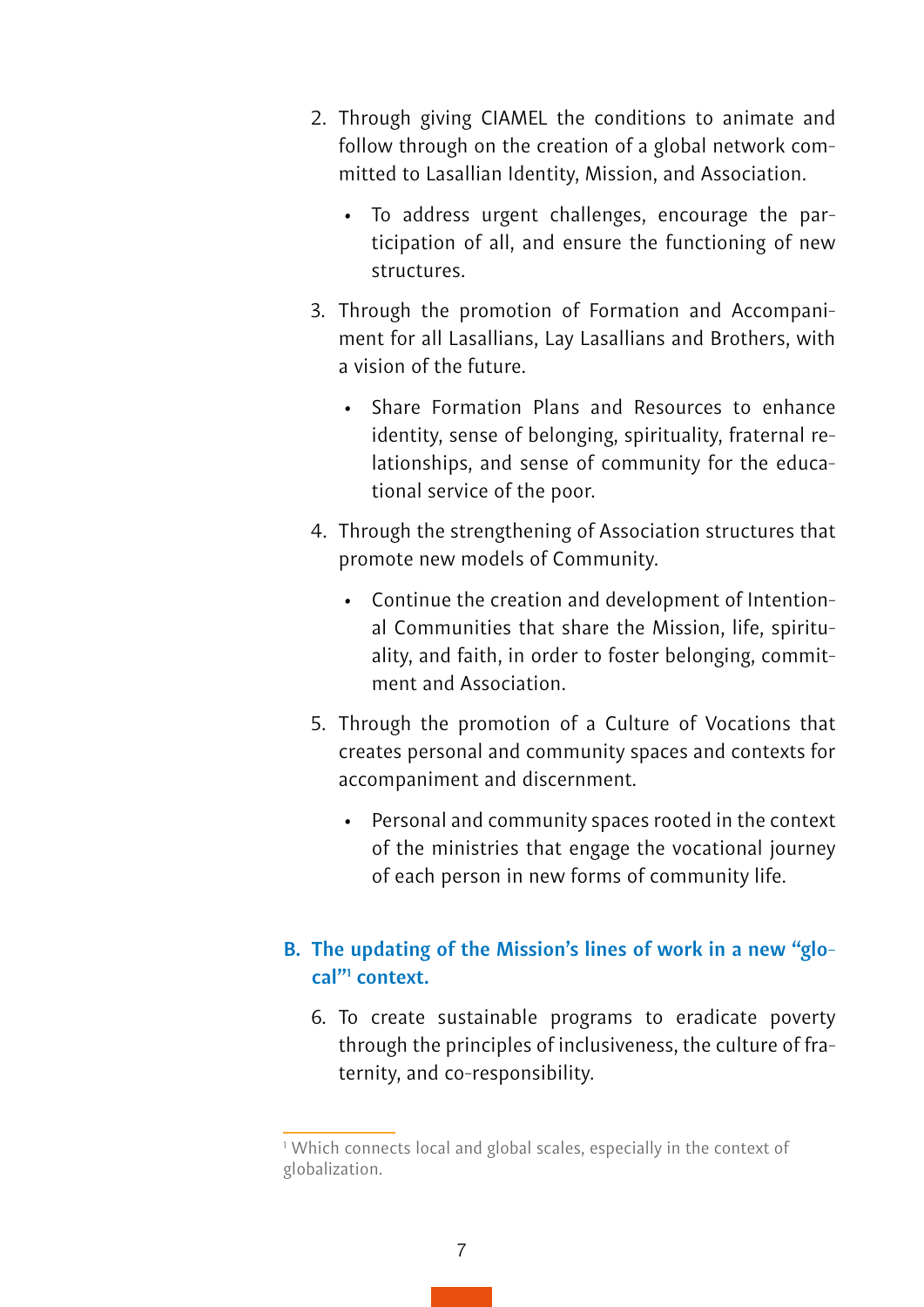- 7. To continue to center Lasallian education on the Gospel, with an emphasis on spiritual accompaniment and dialogue with innovative methodologies in new diverse contexts.
	- To promote religious, moral, spiritual, and interior education through accompaniment and attention to the needs of people, with prophetic witness attentive to the signs of the times and open to interreligious dialogue in communities that spread life.
- 8. Educational communities that promote social transformation through critical citizenship, social responsibility and integral ecology, united with international efforts to return sustainability to the world.
	- In favor of the most vulnerable and through the Lasallian values of fraternity, justice, equity, and inclusion.
- 9. To deepen the identity as the axis of the dynamism of the mission in new local contexts.
	- To deepen the understanding of identity and its expression in different contexts and its evolution.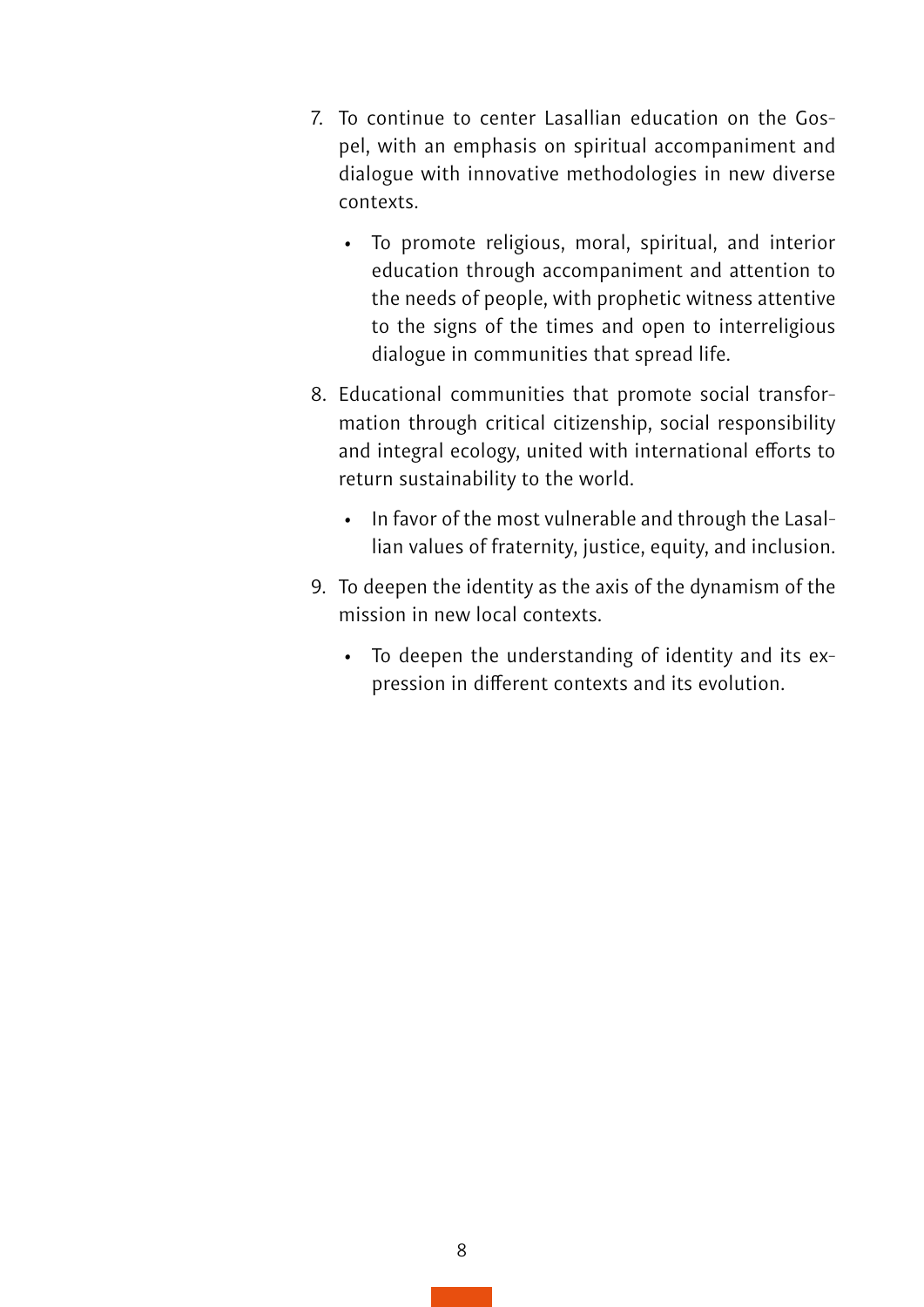#### **Chart on the content of the Proposals approved at the III AIMEL**

#### **III INTERNATIONAL ASSEMBLY OF THE LASALLIAN EDUCATIONAL MISSION**

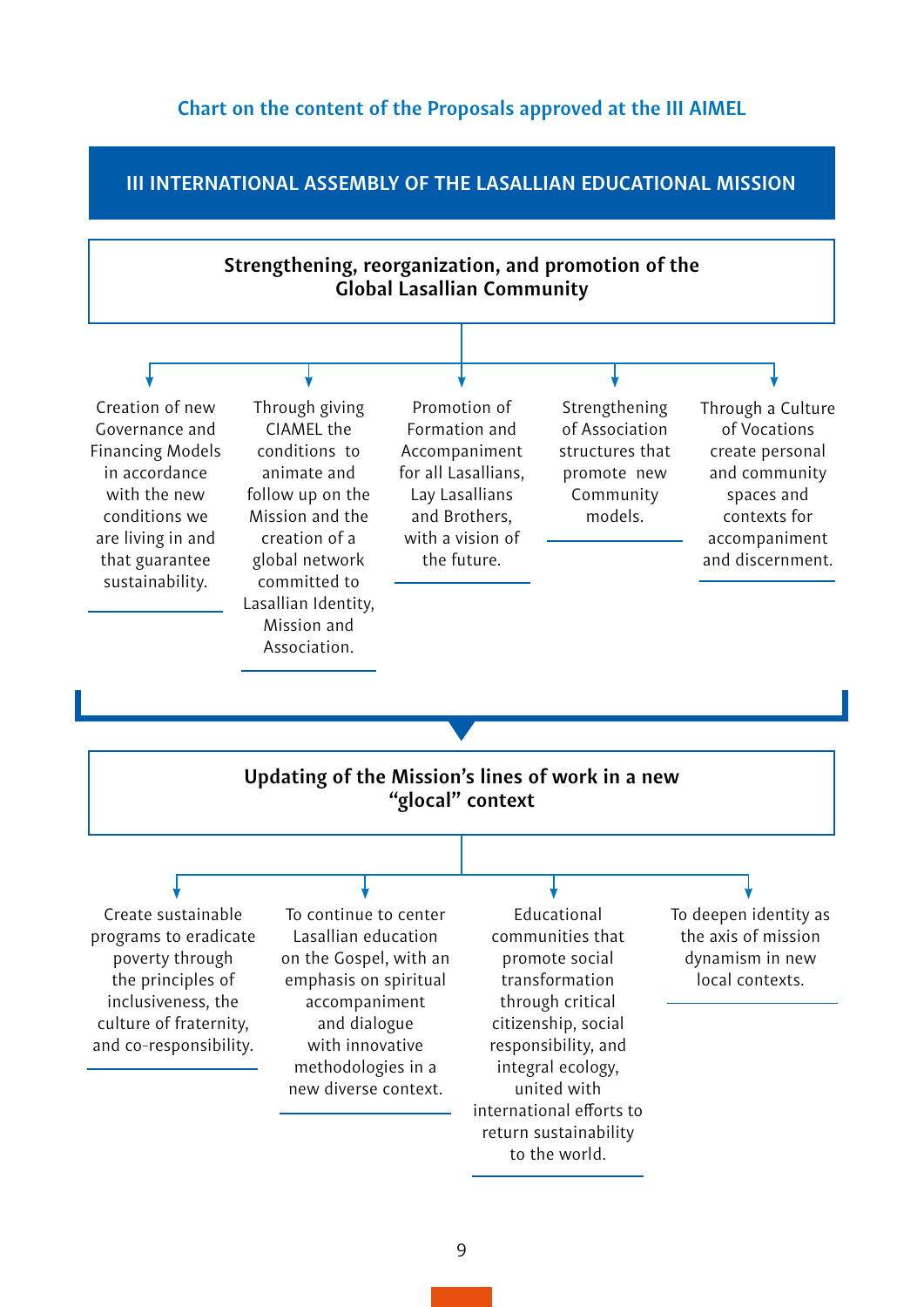### The Development Process of the III International Assembly of the Lasallian Educational Mission 3.

**3.1 The III AIMEL planning and its adjustments.**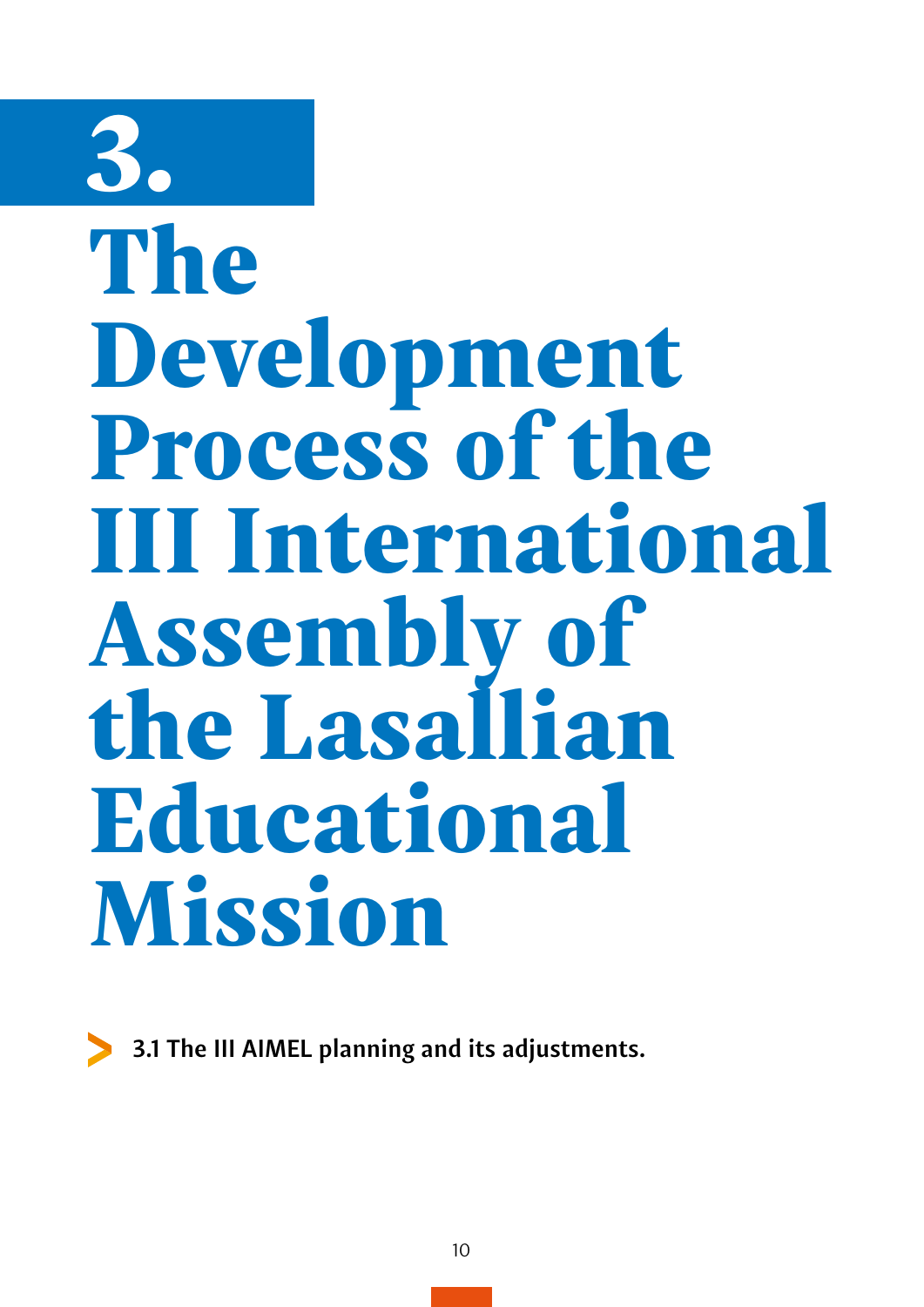From Tensor General, his Council and the Interna-<br>tional Council for Association and the Lasallian Educa-<br>tional Mission (CIAMEL), launched the convocation for<br>AIMEL 2020 in July 2018, to be held May 4-15, 2020, announctional Council for Association and the Lasallian Educational Mission (CIAMEL), launched the convocation for AIMEL 2020 in July 2018, to be held May 4-15, 2020, announcing the themes of *Identity, Vitality and Transformation* and with the motto *"Together we make it possible".*

The objectives of this International Assembly are: "To evaluate the co-responsibility in the area of Association for the Lasallian Educational Mission throughout the Institute and to identify the main tasks for the faithful and authentic exercise of the Lasallian Mission, in order to propose guidelines for future actions to the General Chapter" (Cfr. Administrative Directory No. 8).

The III AIMEL was rescheduled twice due to the pandemic, for September 2021 and finally for March 2022. However, the conditions forced the decision to readjust the schedule of the Assembly and propose to hold it in two phases, one online, before the General Chapter and one in person after the 46<sup>th</sup> General Chapter.

Thus, the III AIMEL was programmed in two phases:

- The *First Phase* in virtual mode, from November 10, 2021 to April 1, 2022.
- The *Second Phase* will be held in Rome from October 28 to November 4, 2022.

The *First Online Phase* was carried out over a longer period of time, due to the limited hours of the day all delegates can be synchronously in a virtual meeting. It was conducted through a series of synchronous sessions and asynchronous activities. Despite having to get up early or stay up late, due to the geographical spread of time zones, delegates were committed to participating in all asynchronous activities and synchronous sessions.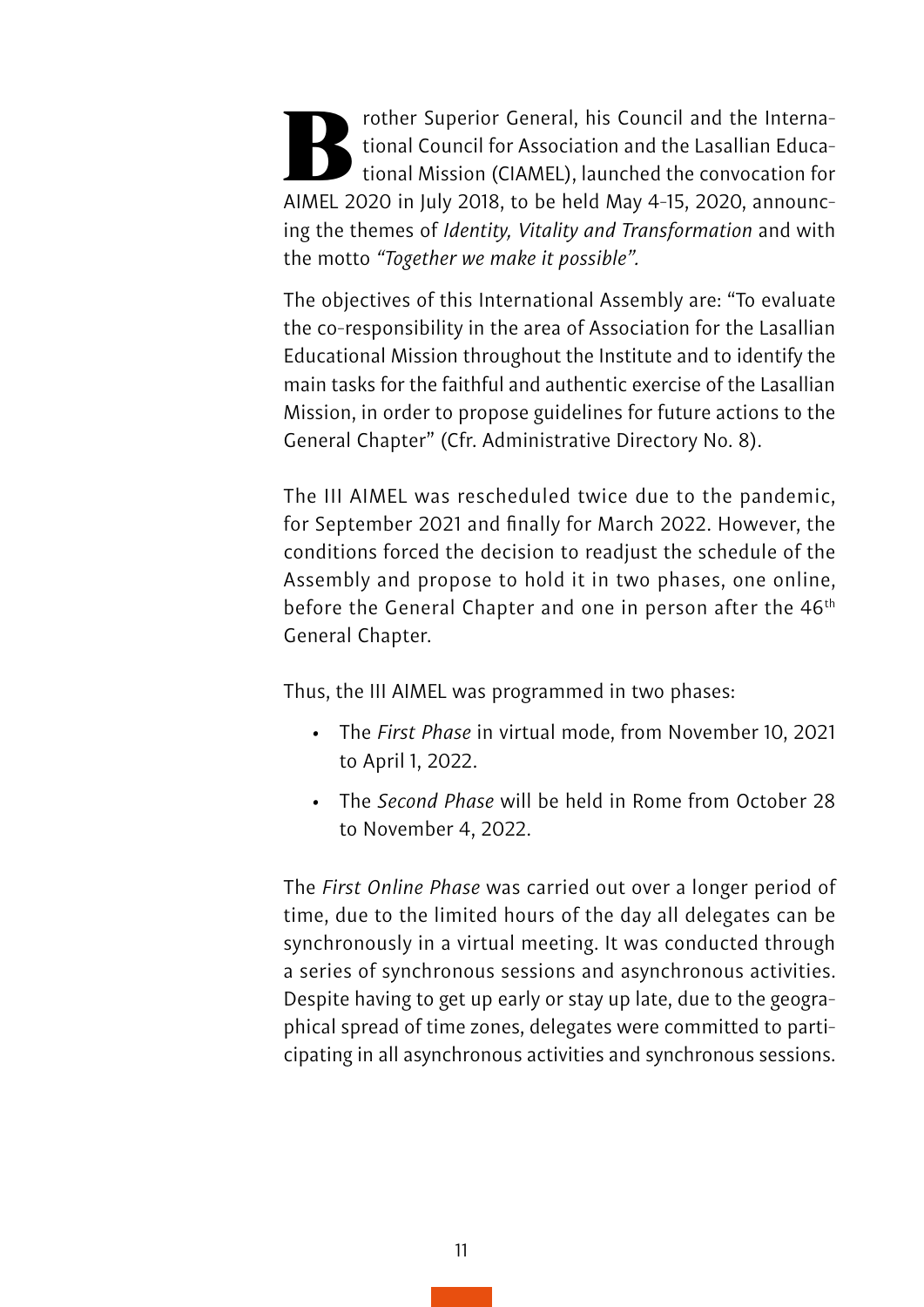#### **3.2 The preparation of the III AIMEL until its launch on November 10, 2021.**

The Districts and Regions appointed and registered delegates in May 2019. According to what was indicated in the Letter of Convocation, 110 delegates were appointed in the following categories:

- 68 delegates from Districts and Regions
- 2 delegates from IALU
- 2 delegates from Young Lasallians
- 10 members of CIAMEL
- 9 Secretaries of the Institute
- 9 members of the General Council
- 5 delegates by the Superior General
- 5 invited guests by CIAMEL

CIAMEL received notes from all over the Institute with suggestions for the III AIMEL. The five Regions, through different participatory processes and some taking into account the notes sent by Lasallians from some Regions, drafted a Proposal for each of the themes of the III AIMEL: Identity, Vitality and Transformation. Each Region presented three proposals.

CIAMEL studied the 15 *Regional Proposals* and found a wealth of ideas and content. It also found similar ideas, but distributed differently in each "set" of proposals, according to the way of thinking, the culture, and the way of interpreting the work instructions sent by CIAMEL in each Region.

Based on the study of the regional proposals, CIAMEL identified eight Strategic Axes, which contained the richness of all of them.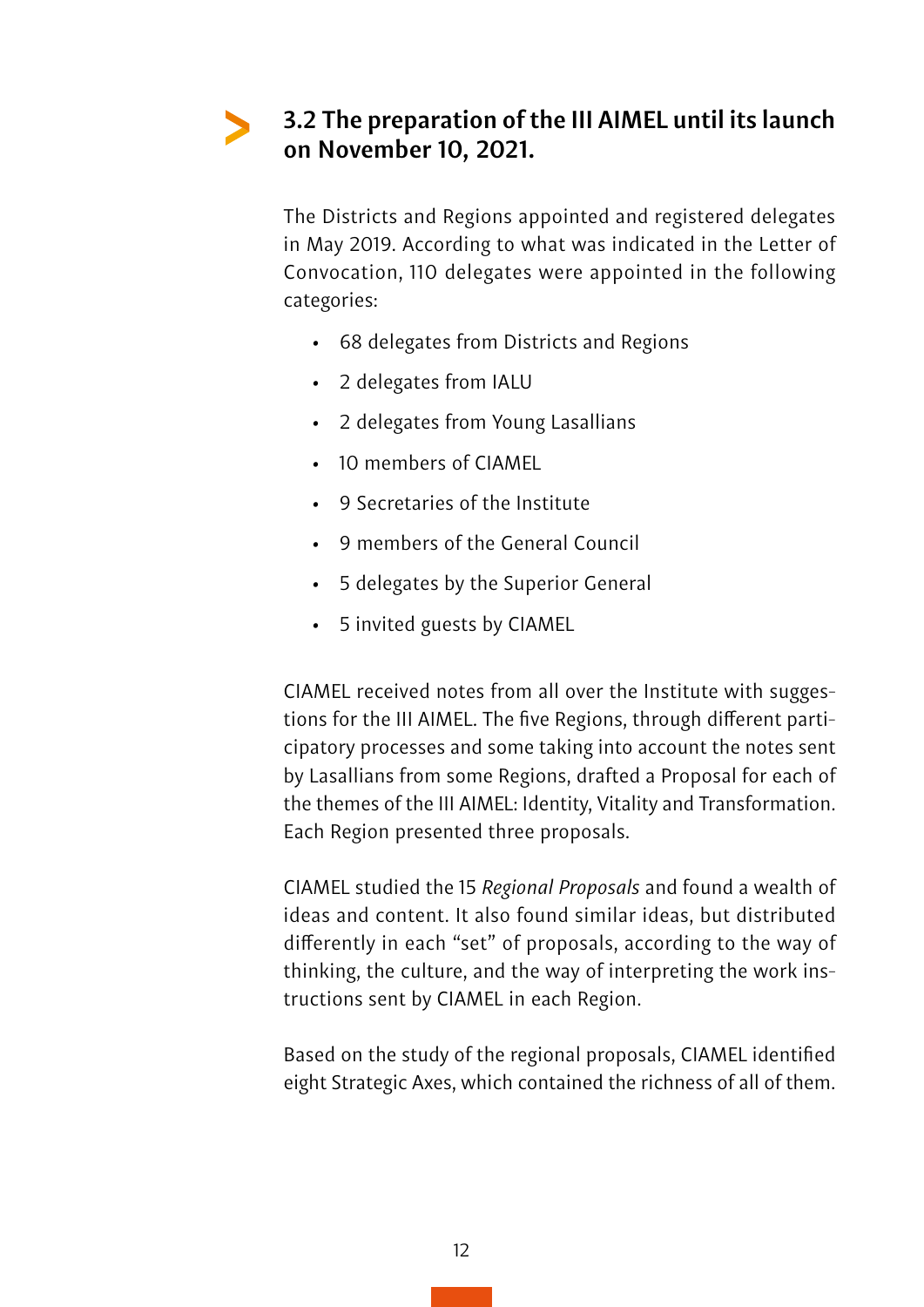The process consisted of "deconstructing" each proposal in its fundamental ideas and reorganizing them into eight *strategic axes* with a different distribution, but seeking to respect and preserve the original intentions.

The Strategic Axes became the new structure containing all the contributions of the five Regions of the Institute distributed in a different order. We can imagine this work of redistribution of ideas or deconstruction and reconstruction of the Proposals as a



large matrix in which the titles of the rows are the Regional Proposals and the titles of the columns are the Strategic Axes. In each line the ideas corresponding to each Strategic Axis were placed in the corresponding column. https://bit.ly/3xGPwgv

In order to make the development of the III AIMEL proposals and the process of reflection more relevant and responsive to current times, the following reports were studied and considered: Reflections on the Institute Documents , the reports of the International Strategic Council, the Secretariat for Solidarity and Development, and the Covid Impact Study of the Lasallian Research Service. Consideration of these documents made the process of reviewing the Proposals more enriching and meaningful.

#### **3.3 The development of the III AIMEL.**

#### **3.3.1 First Phase Online**

The *First Virtual Phase* of the AIMEL from November 10, 2021 to April 1, 2022. It was organized in three stages:

#### **Stage 1. Input**

This stage consisted of some synchronous meetings and several asynchronous activities, which allowed the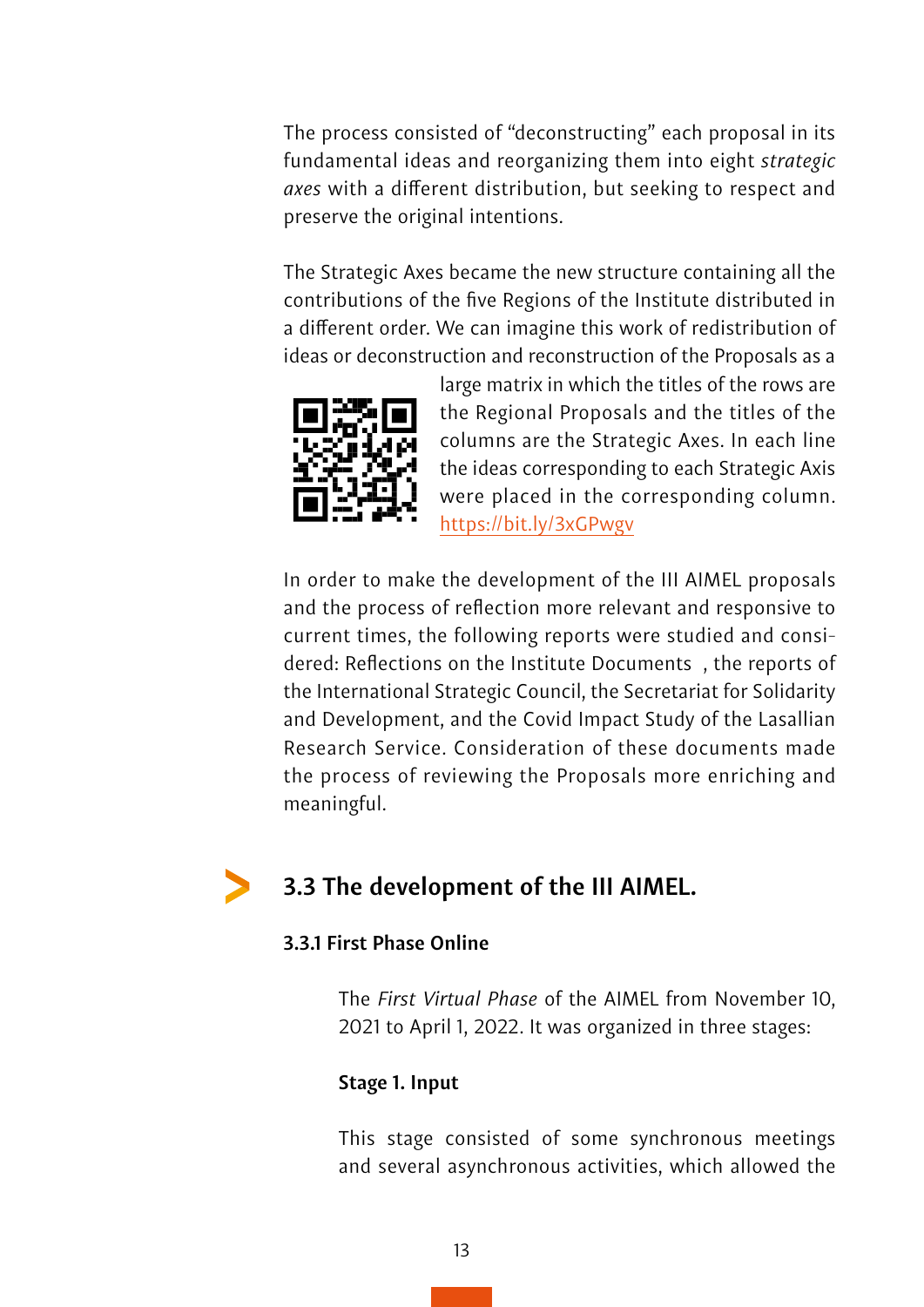delegates to get to know documents and reports from different organizations on the current situation of Association and the Lasallian Educational Mission and the global context. The documents reviewed included the evaluation of the progress of the II AIMEL during the last seven years.

#### **Stage 2. Work**

At this stage, the delegates chose the Strategic Axis in which they wanted to participate. To this end, they sent CIAMEL the three options of their choice in priority order, so that CIAMEL could distribute the multilingual working groups.

The task of each Working Group consisted of reviewing the *Working Documents* of the Strategic Axis that corresponded to them; considering all the information available and the contributions made by the Regions and organizations of the Institute; and finally, drafting the title, description and justification of the *Final Proposal* of their Strategic Axis that would be presented for a vote in the virtual plenary session of the Assembly.

To this end, a *working document* was prepared, which listed all the ideas contributed by the Regions. The Delegates studied this working document, decided on the ideas for their proposal and the Secretaries of the Working Groups drew up Draft 1 of the proposal.

The delegates were encouraged to study and contribute to the other strategic axes by sending comments to the other working groups.

Prior to the plenary sessions that were held the week of 28 March to 1 April in hybrid mode, each Delegate reviewed draft 1 of the Proposal of each Strategic Axis in the III AIMEL Google Classroom platform and submitted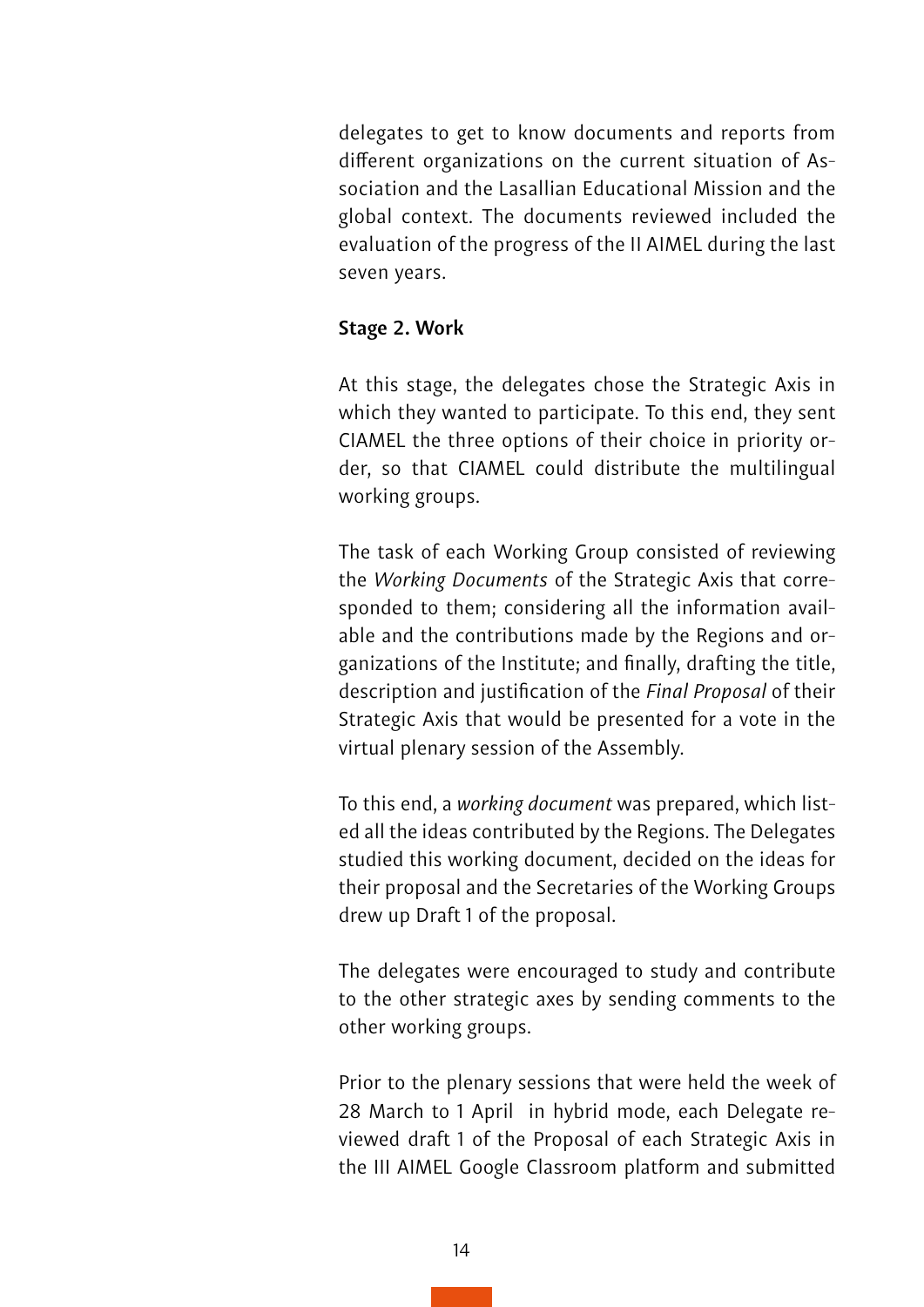comments with suggestions before the plenary meetings of the Assembly.

Considering the comments they received, the Working Groups made adjustments they considered appropriate to their Proposal and drafted Draft 2 of the same, which was presented at the III AIMEL plenary sessions, to be voted on.

#### **Stage 3. Output**

The objective of this stage was to present and vote on the Proposals that the Working Groups presented to all the Delegates of the III AIMEL.

All the proposals were approved in the first round, although they received a good number of suggestions to be considered in the next stage to elaborate the Lines of Action and Goals.

#### **3.3.2 Second On-Site Phase**

The Second In-Person Phase of the III AIMEL will be held from October 28 to November 4, 2022, in Rome.

In the Second Phase, the III AIMEL Delegates will draft, following the methodology proposed by CIAMEL, the Lines of Action and the Goals corresponding to each of the Final Proposals approved in the First Phase and ratified by the 46th General Chapter.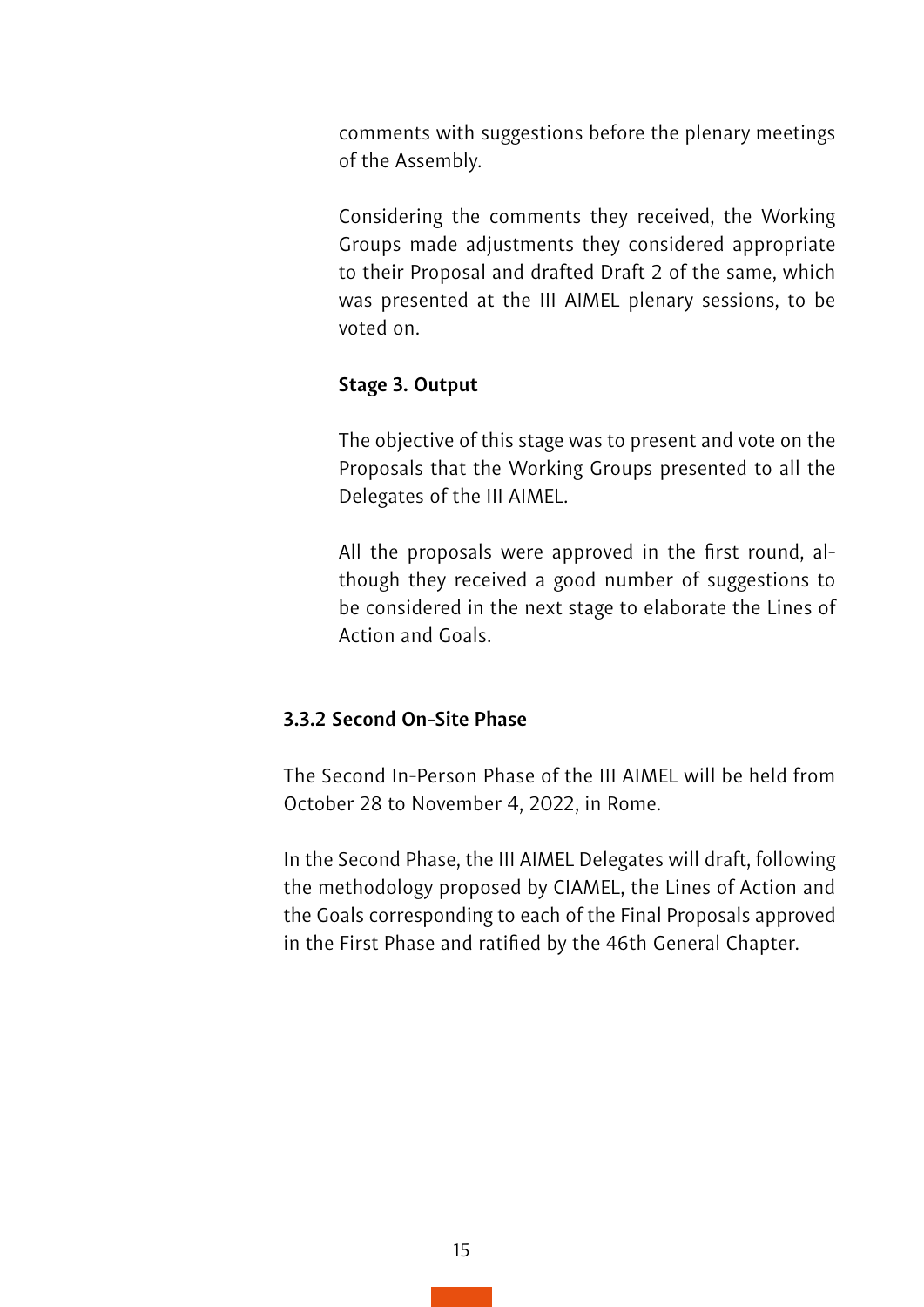

**4. The Proposals of the III AIMEL. Complete text.**

#### **Proposal 1a**

#### TITLE: EFFECTIVE GOVERNANCE AND FINANCIAL STRUCTURES FOR THE SUSTAINABILITY OF THE MISSION.

#### **Description:**

To ensure the existence of sustainable governance and financial models that responds to and support Lasallian Association and that guarantees the vitality and continuity of the Lasallian Educational Mission.

- 1. That encompasses the Global, Regional, District, National and Ministry levels.
- 2. That includes the creation of juridical entities recognized by the national laws of each country.
- 3. That recognizes the diversity of the contexts where La Salle is present, at the same time that it assumes an integral vision of the present reality of the Institut.
- 4. That favors leadership and participation in decision-making by persons with the best profiles for this task, without distinguishing between Lay Lasalliansand Brothers.
- 5. That promote participative leadership, collegial management and maintain an adequate balance between subsidiarity and centralized monitoring (control), transparency and accountability based on a Code of Ethics and Good Governance.
- 6. That favor networking and the creation of networks between the ministries, the Districts, and the Regions.
- 7. That imply solidarity and financial sustainability of the most fragile ministries and the promotion of the education of the poor; as well as the formation of all Lasallians, Brothers and Lay Lasallians and the attention to the Elder Brothers.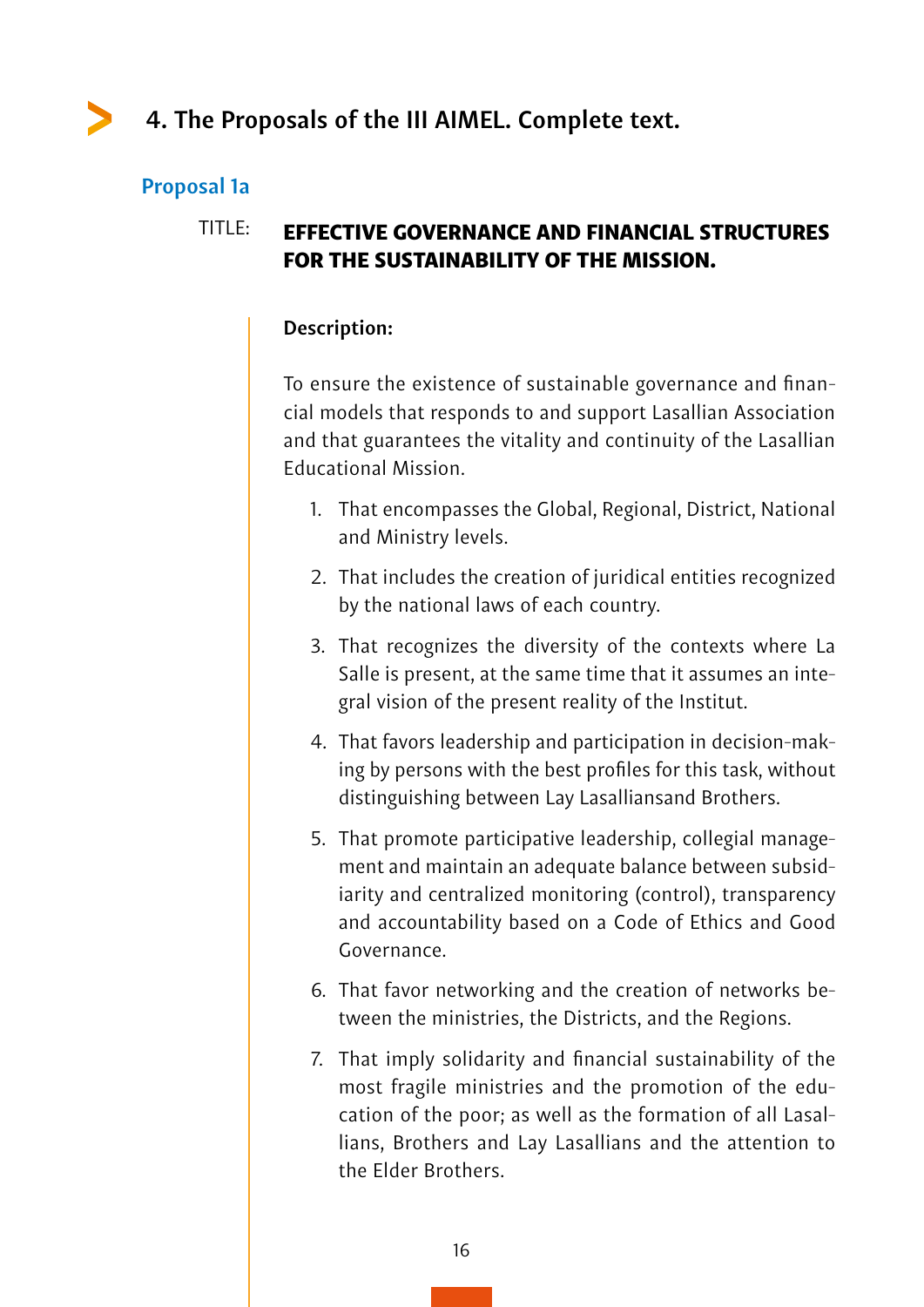#### **Proposal 1b**

#### **Description:**

To guarantee that CIAMEL is empowered to carry out, in a prophetic way, an effective work of Animation of the Lasallian Educational Mission and of Association in order to bring together all the ministries and institutions of the Institute in a global network committed to Lasallian Identity, Mission, and Association.

- 1. To address the reality and urgent challenges that the world poses to the Lasallian Educational Mission, within the framework of the Declaration of the Lasallian Educational Mission Statement (2020).
- 2. To encourage the participation of all groups and sub-networks that make up the Lasallian Family, but especially women.
- 3. To ensure that the Lasallian Educational Mission Councils and the Governance and Funding Models and the Assemblies for Association and Mission function effectively at all levels: ministries, Country, District, Region.
- 4. To ensure that Districts and Regions have effective strategies for monitoring in a contextualized way the follow-up of the orientations, initiatives, and policies of the Institute.
- 5. To encourage the participation of Lasallians with the appropriate profile to participate in the structures of governance and decision making, without distinguishing whether they are Lay or Brothers.
- 6. That CIAMEL is resourced with a full-time executive staff that cooperates with other services and Secretariats at the Centre of the Institute in the fulfilment of CIAMEL's mandate.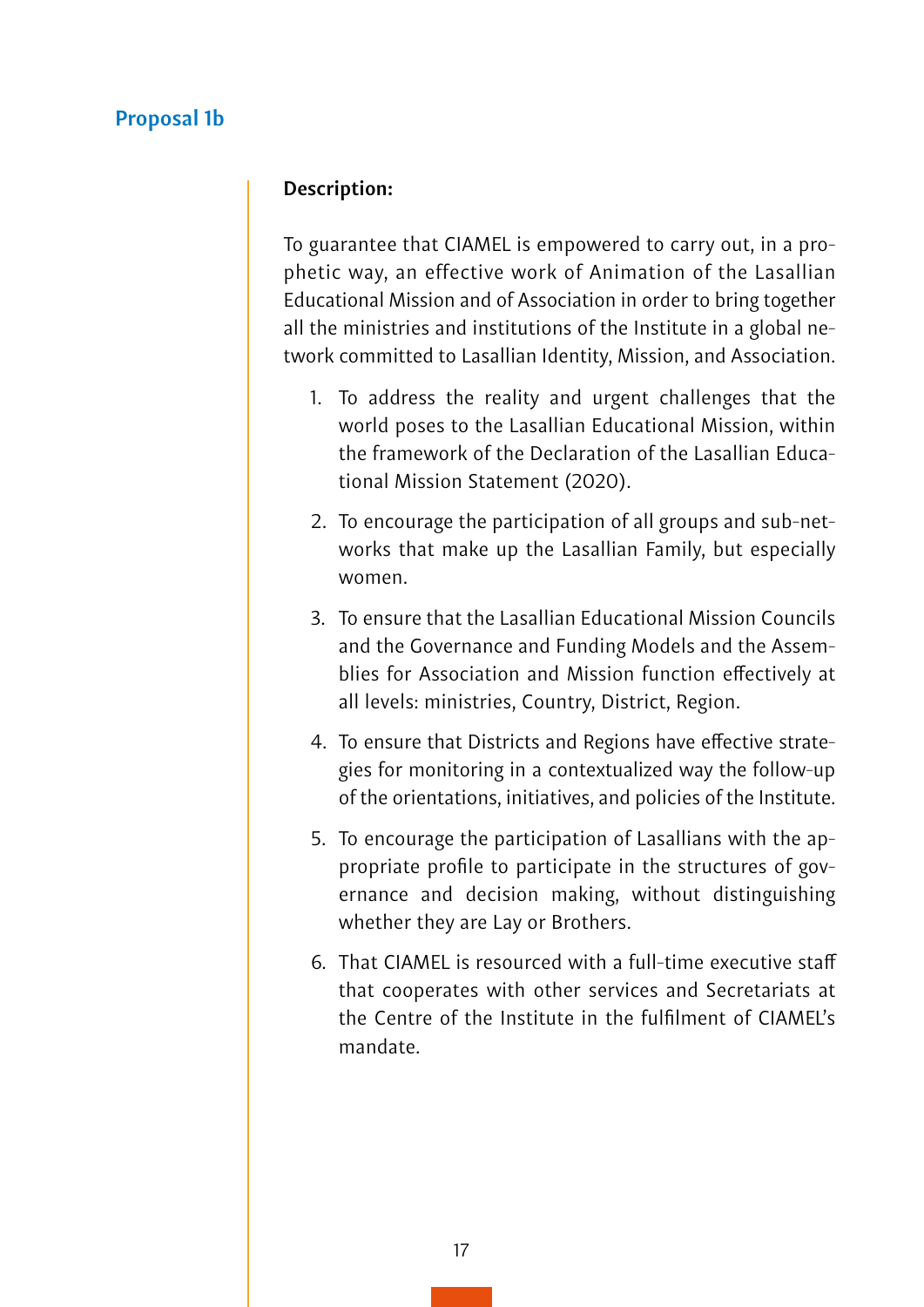#### **Justification:**

- **a.** Thanks to the participation of numerous educators and administrators who support the Educational Mission, many of them lay persons and some Brothers, La Salle in the world has an enormous opportunity to contribute to changing the lives of many children, young people and adults. Thanks to the movement that led the Brothers to share their Mission and to promote Association, not only among its members, but now among many others, this Work of God, which is also ours, can offer answers to the most pressing challenges of our time through Education. (Declaration of Lasallian Educational Mission, 2020).
- **b.** Over the last few years the way of carrying out this Educational Mission, supported principally by the Brothers, has been transformed. With fewer Brothers there are more ministries and more students, thanks to the other partner, men, and women.
- **c.** The pressing demands of this Mission, the enthusiastic collaboration of the laypersons and the changes in the world context have made clear signs appear on the scene that a change in the Model of Governance and in the Model of Financing is necessary and even urgent.
- **d.** A bold attitude is now required to respond with Faith and Hope, in new Communities, as St. John Baptist de La Salle did in his time to the calls of the Spirit and to once again guarantee the continuity and viability of the Mission, through a good stewardship with governance and sustainability.
- **e.** Some of these signs are:
	- The very enthusiasm of the lay partners and their desire for participation and empowerment.
	- The dispersion and presence of De La Salle at a practically global level, incarnated in a diversity of cultures and contexts.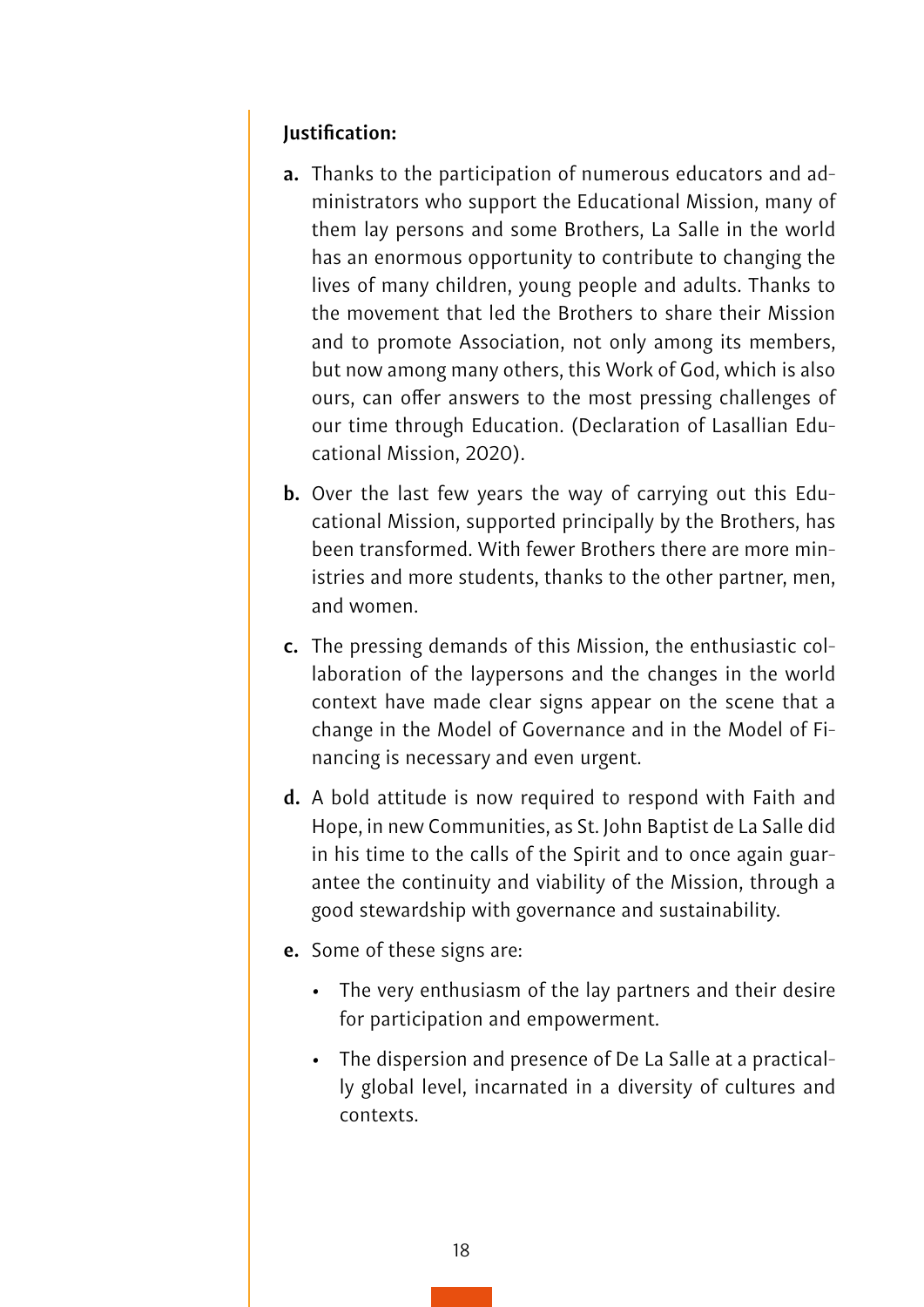- The diminishing relevance and control of the "center of the Institute" over each District and ministries and the lack of balance between autonomy and solidarity.
- The erosion in the clarity of roles and responsibilities between the functions of the Institute, the Regions, and the **Districts**
- The unequal distribution of the human resources of the Institute on the one hand and on the other hand the financial and economic resources.
- **f.** The evolution of the participation of lay partners, of the processes of Association, and of the Shared Mission have transformed the reality of the Lasallian Educational Mission. The number of Brothers active in the Mission and especially their proportion in relation to lay partners continues to decrease significantly. Fortunately, for decades we have been living a process of gradual integration of lay partners in the Mission and in its decision-making structures. However, this evolution continues to be very heterogeneous among the different Regions and Districts of the Institute. In this situation, the governance and decision-making structures that were supported by the Brothers no longer have enough people to carry them forward. In some cases, the Brothers are no longer directly present in the Educational Mission. All of this impels the Institute to go forward and to live this circumstance as a call from the Spirit to take one more step and to advance with clarity towards the transformation of the Model of Governance of De La Salle in the world.
- **g.** Similarly, the transformation of the financial structures and policies are impelled to seek new ways of resolving the financing of educational works and of the most fragile sectors of the Institute.
- **h.** Fundamental in this search for new models and structures is the concept of Association for the Educational Mission and its implications of co-responsibility, subsidiarity, solidarity, as well as sustainability and leadership. These models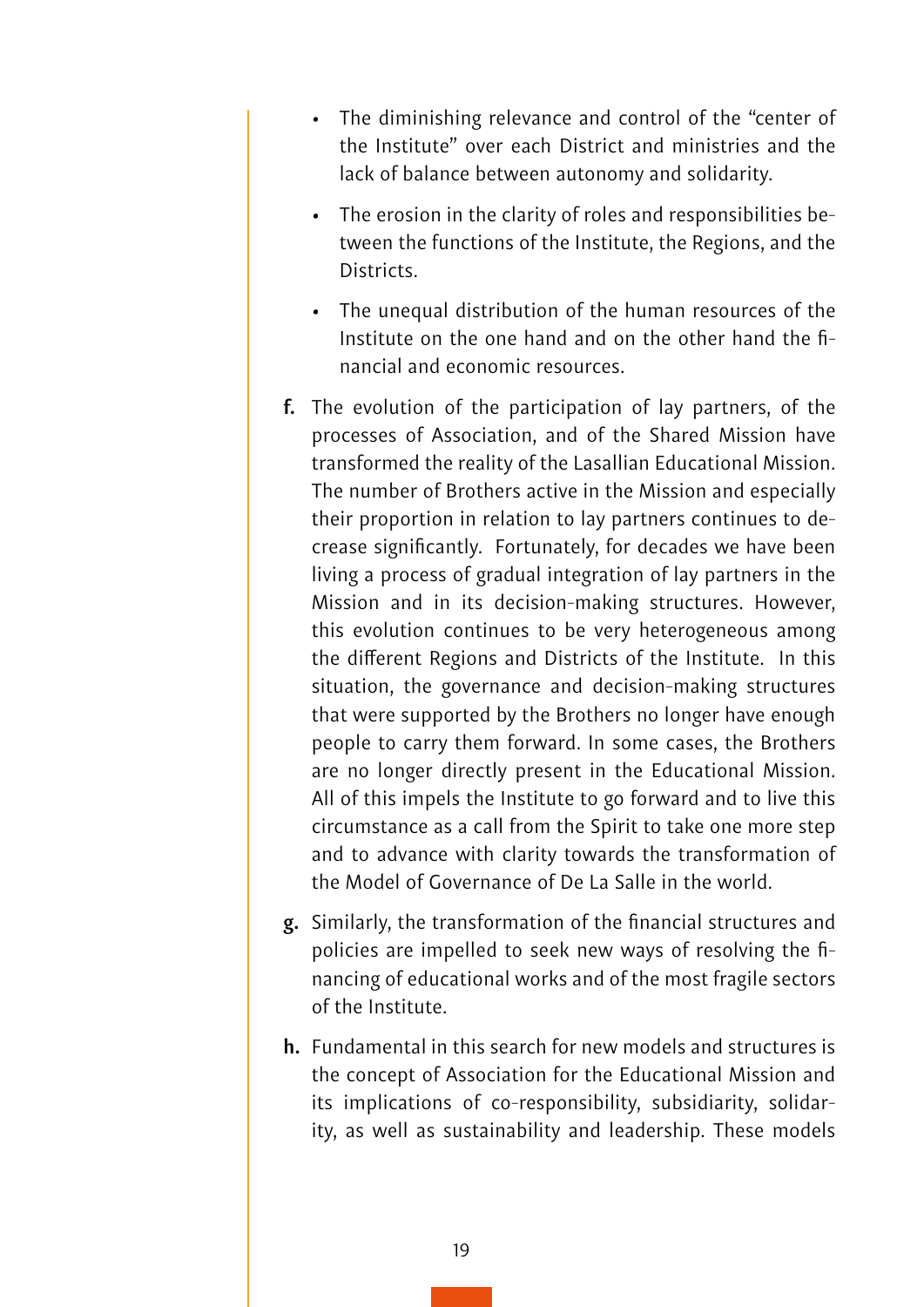may be inspired by the history of La Salle's origins when our Founder organized his first Communities and assured them vitality and stability.

**i.** In the search process that the Mission Assemblies and General Chapters have promoted in the past, experiences and good practices have emerged that can be shared and used by the whole Institute. A careful and profound work of reflection and study, leading to the proposal of flexible but clear and effective Models, can help to take advantage of these experiences and good practices, to ensure that with respect for the diversity of the regions of the Institute, each one of them, each District, in each country and each ministry has structures of governance and financing that assure the vitality, identity and continuity of the Mission.

#### **Proposal 2**

#### TITLE: BUILDING AND REVITALIZING FORMATION AND ACCOMPANIMENT TO GROW AND SUSTAIN THE LASALLIAN MISSION.

#### **Description:**

Building and revitalizing formation and accompaniment to grow and sustain the Lasallian mission through:

- 1. Developing, supporting, and sharing plans of initial and ongoing formation based on context and needs of people involved locally or regionally in the mission.
- 2. Promoting, providing, and sharing resources for formation and accompaniment in districts, regions and at the Center of the Institute.
- 3. Ensuring quality formation and accompaniment for Brothers and Partners, which will nurture and enhance the Lasallian identity and spirituality, foster a sense of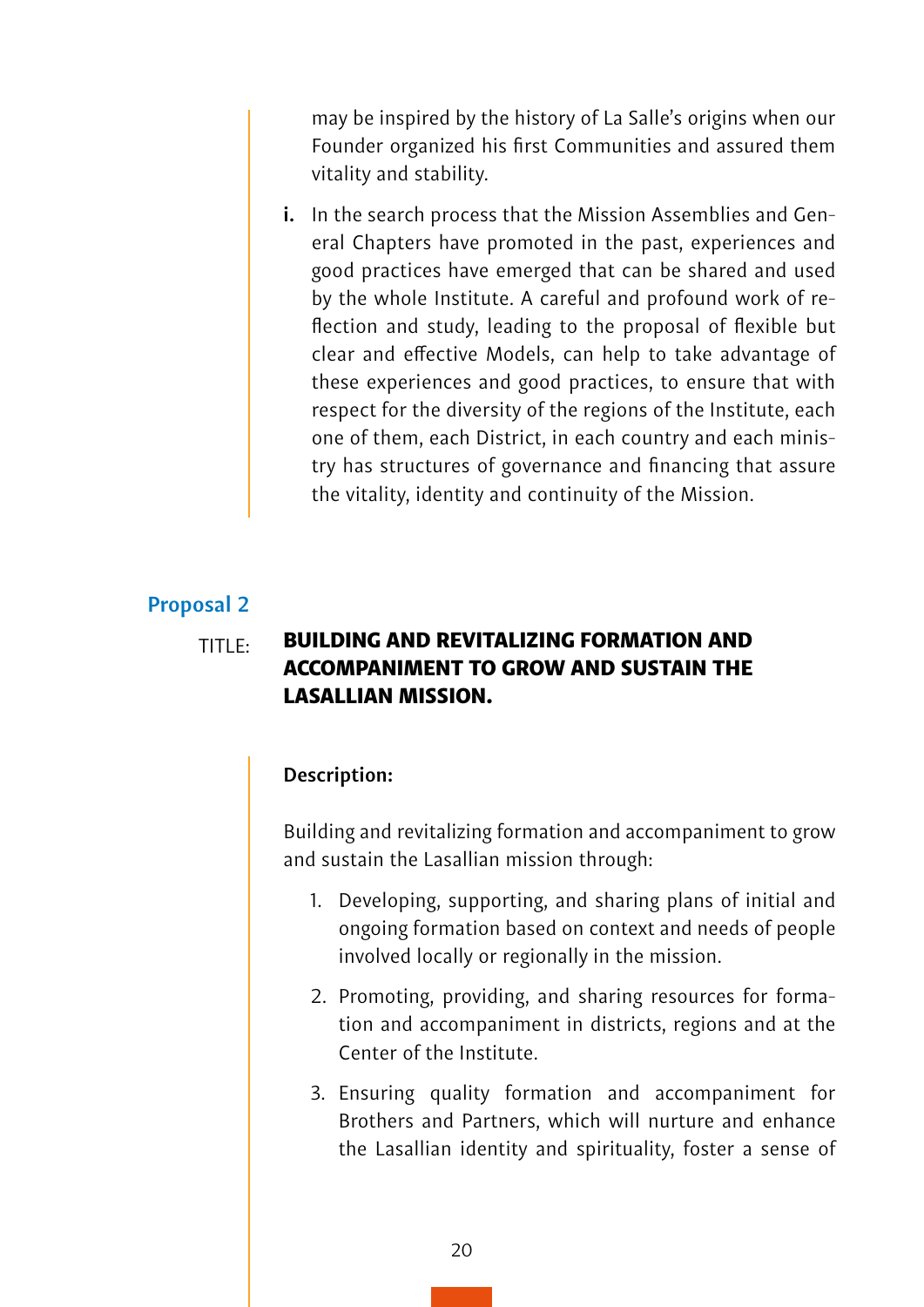belonging, value fraternal relationships, develop a sense of community, and create awareness of educational service for and with the poor.

#### **Justification:**

- **a.** The initial and ongoing formation programs develop a sense of belonging and identity of Lasallians. It also promotes and encourages projects that are rooted in the reality of current times and are in accordance with the direction of the Lasallian educational mission.
- **b.** Formation and accompaniment programs will help lasallians respond to those entrusted to our care, in varied and creative ways, while living in fidelity with the Lasallian charism.
- **c.** Formation in the Lasallian mission creates opportunities to build and nurture a lasallian identity which chart new paths to keeping the mission alive, dynamic and meaningful.
- **d.** Lasallian mission formation promotes unity amidst diversity. It highlights what unites Brothers and other Lasallians in the mission. It develops and strengthens spirituality. It also creates and provides new and different ways to share the Lasallian charism.
- **e.** Lasallians involved in continuous formation processes are co-responsible for the dynamism of the mission. (Lasallian Formation for Mission: The Pilgrim's Handbook [ 2019, p. 54).
- **f.** To build a Lasallian culture, it is first necessary that we all have a shared understanding of Lasallian history, identity, charism, spirituality and mission. (Lasallian Formation for Mission: The Pilgrim's Handbook [2019], p. 54).
- **g.** Effective formation requires support structures and mobilization of resources. As far as possible, to facilitate a meaningful formative journey, formation experiences should be regular, stable, strategically oriented and above all be related to the particular context in which they are lived. (Lasallian Formation for Mission: The Pilgrim's Handbook [2019], p. 54).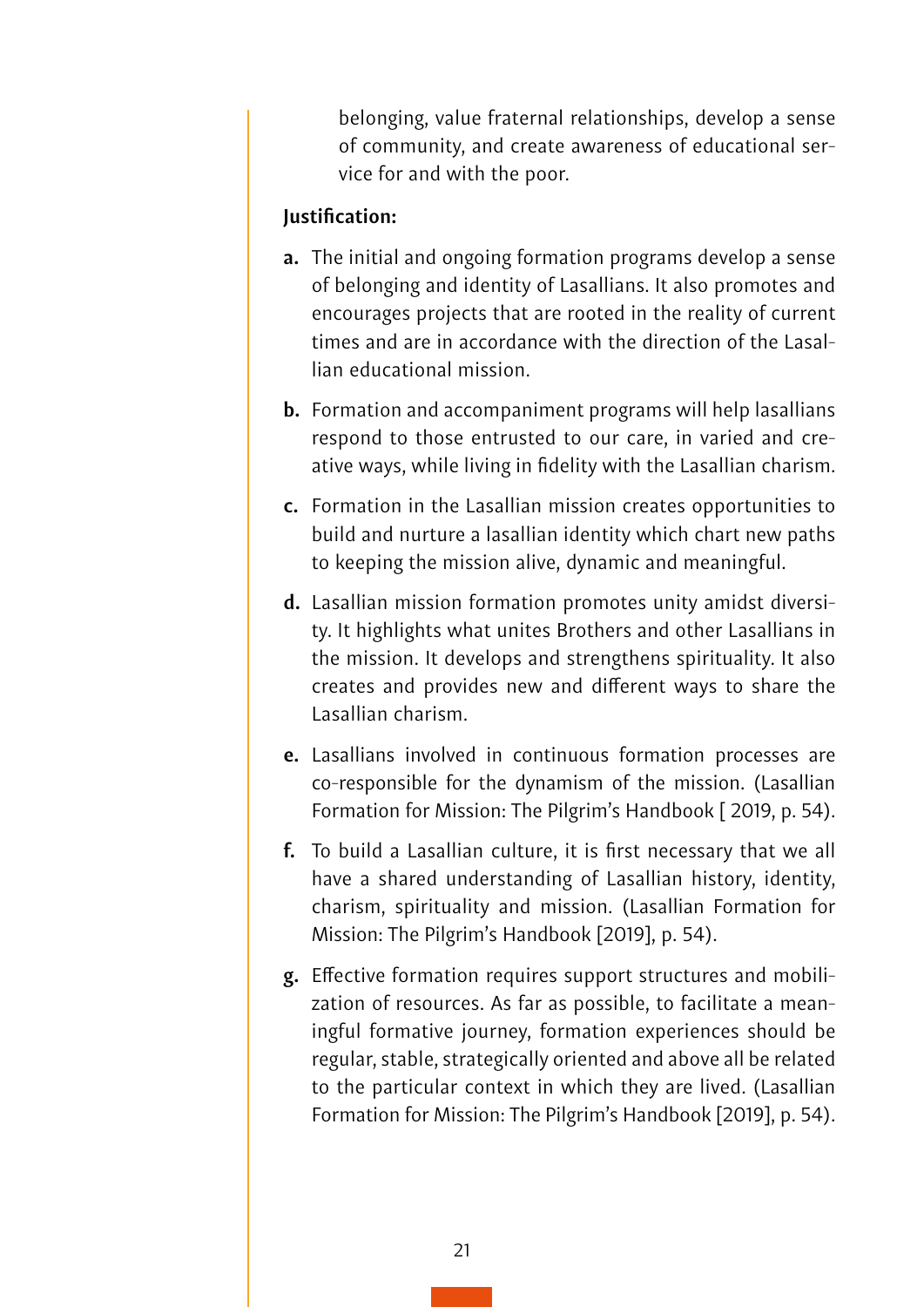#### **Proposal 3**

#### TITLE: EFFECTIVE STRUCTURES OF ASSOCIATION AND INTENTIONAL COMMUNITY FOR LASALLIAN COMMITMENT.

#### **Description:**

The signs of the times require us to review the current reality of Association, as well as to create and further develop opportunities, structures, and networks that will:

- 1. Establish, foster, and secure structures of belonging, commitment, and Association in each District.
- 2. Build and continue to develop intentional communities of Lasallians to share mission, life, spirituality, and faith.
- 3. Ensure formation in Lasallian identity for all Lasallians in the various stages of engagement in Association for Mission.
- 4. Ensure accompaniment and governance from the context of Lasallian Association.

#### **Justification:**

- **a.** De La Salle and the first Brothers realized that no one person can accomplish the mission alone, but it is possible to do it "together and by Association" through an educational and faith-filled *community (A Conversation for the Lasallian Family: Deepening our Identity. 2020. p. 20).* Since our origins, Association is a foundational expression of the Lasallian charism.
- **b.** It is not possible to live and understand Lasallian mission and spirituality today without reference to the original commitment to live the mission "together and by Association."
- **c.** Today, it is necessary to pave the way towards an Association based on a free commitment to an integral Lasallian formation process. This will enable the Lasallian Family to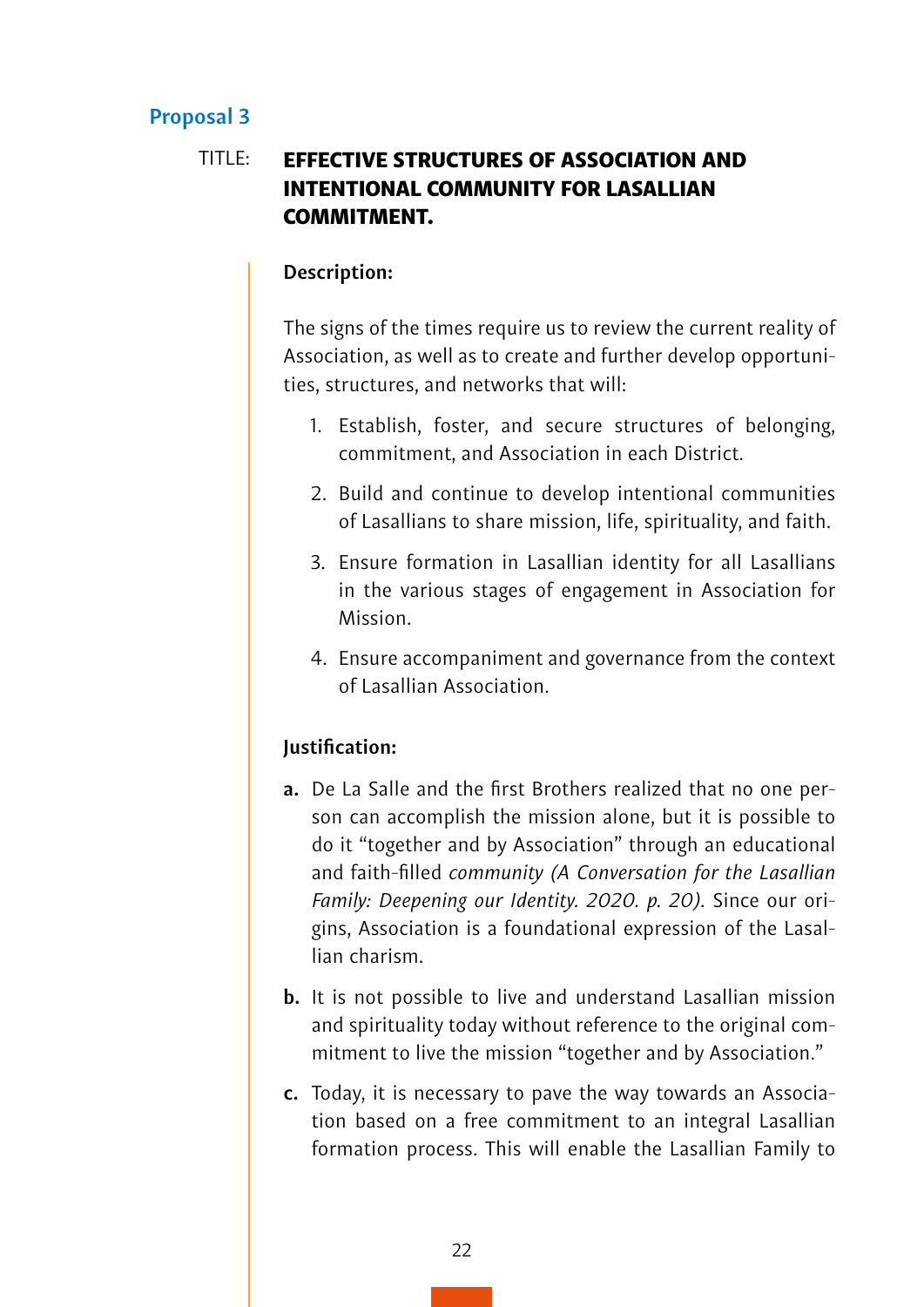strengthen the commitment of all Lasallians, enchanted and challenged by the mission, so that they can build a more just, supportive, and fraternal world in favor of the most vulnerable.

- **d.** We need to create, encourage, and sustain transformative and innovative opportunities, structures, and networks of Association for mission. The Lasallian Family serves the needs of the most vulnerable in society, creating vitality for the mission with new and existing forms of Association and thus sustaining identity and commitment.
- **e.** The call and the journey of Association for the Lasallian Family are not because there are fewer Brothers to do the work but rather a response from the movement of the Holy Spirit and a continual commitment to read the signs of the times, to address the needs of those entrusted to our care, and to build the Reign of God. Nevertheless, without structures of Association, the absence of Brothers in many Districts in a very near future places Lasallian Mission at risk.
- **f.** The Lasallian Family recognizes the number of committed Lasallian/Associates engaged in the Lasallian educational mission today. Developing of a better and more effective linkage between the Institute, Regions, and Districts in terms of shared mission is critically necessary. A strong bond between Brothers and committed Lasallians/Associates in shared mission will allow us to live our shared vocational journey.
- **g.** The direction of structures and plans regarding Association should come from AIMEL and CIAMEL. In light of the 46th General Chapter's theme on Association, it is critical for these bodies to speak for the Lasallian Family and offer clear direction and insight to Chapter delegates.
- **h.** We need to develop Vatican II's "ecclesiology of communion" and respond prophetically to the challenge of the responsibility of the laity, especially women, in the Church or in their own faith traditions.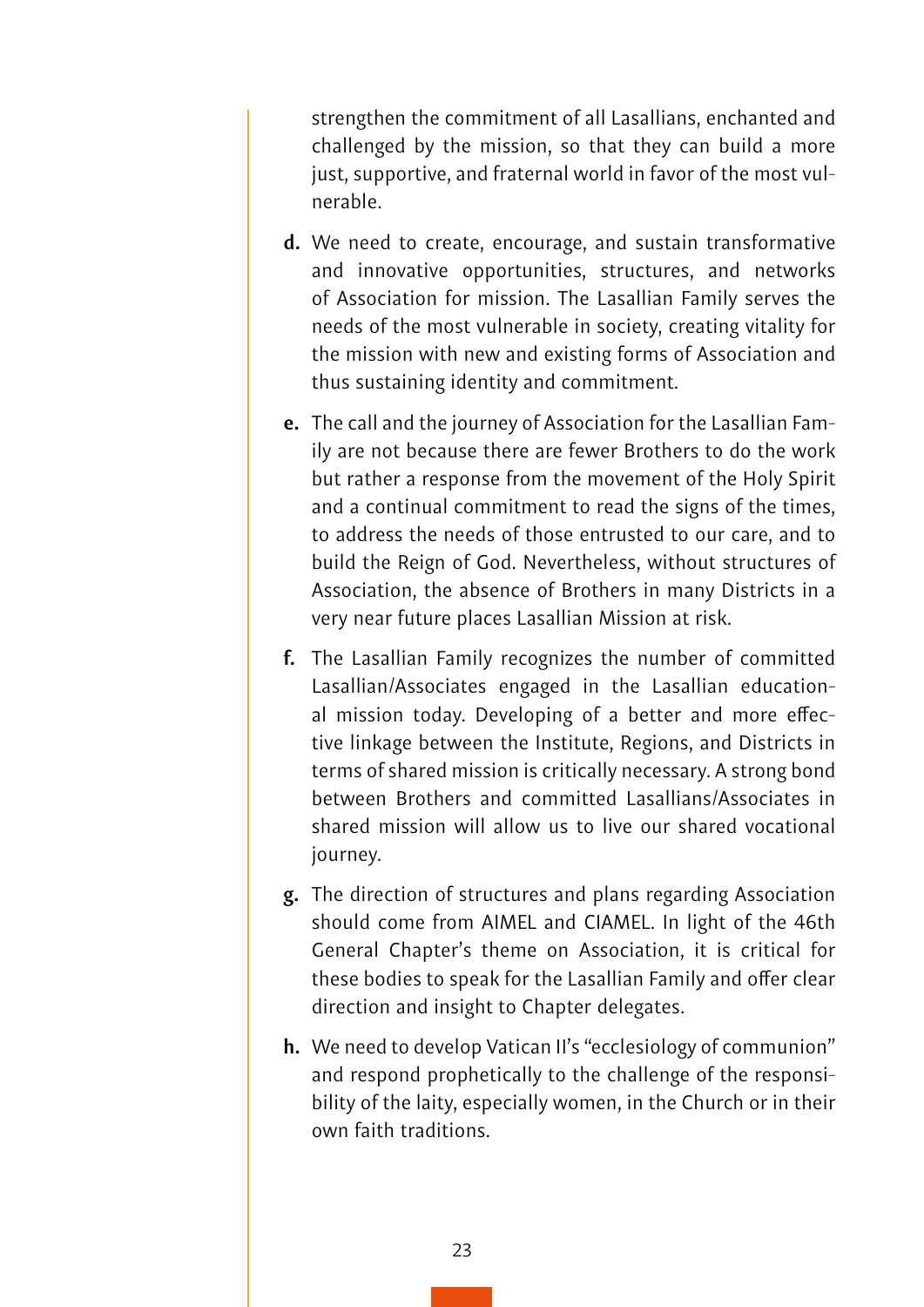- **i.** Association is the opportunity to recreate and strengthen the life of the Brothers and the role of their Brothers' Communities.
- **j.** Association implies sharing faith, a sense of community, and opportunities for generating new expressions of Lasallian spirituality.

#### **Proposal 4**

#### TITLE: CULTURE OF VOCATIONS: CREATING PERSONAL AND COMMUNITY SPACES AND CONTEXTS FOR VOCATION ACCOMPANIMENT AND DISCERNMENT.

#### **Description:**

Develop a vision and plan for a culture of vocation rooted within the context of local educational works and ministries. This culture of vocation engages each person's vocational journey within the community and includes the formation of the members of the educational community that is centered on accompaniment and discernment while encouraging new forms of community and spiritual life for all Lasallians in a manner that responds to the signs of times.

- 1. That Circular 475 be used widely as a grounding document to develop a common understanding of the meaning of culture of vocation.
- 2. That Circular 475 be used as a resource in developing, assessing, and sustaining a local culture of vocation.
- 3. That a thriving culture of vocation is nurtured in every context with spiritual accompaniment and vocation development opportunities for Brothers, Sisters, Lasallian Partners, students, alumni, retired Lasallians, and all those inspired by the Lasallian mission.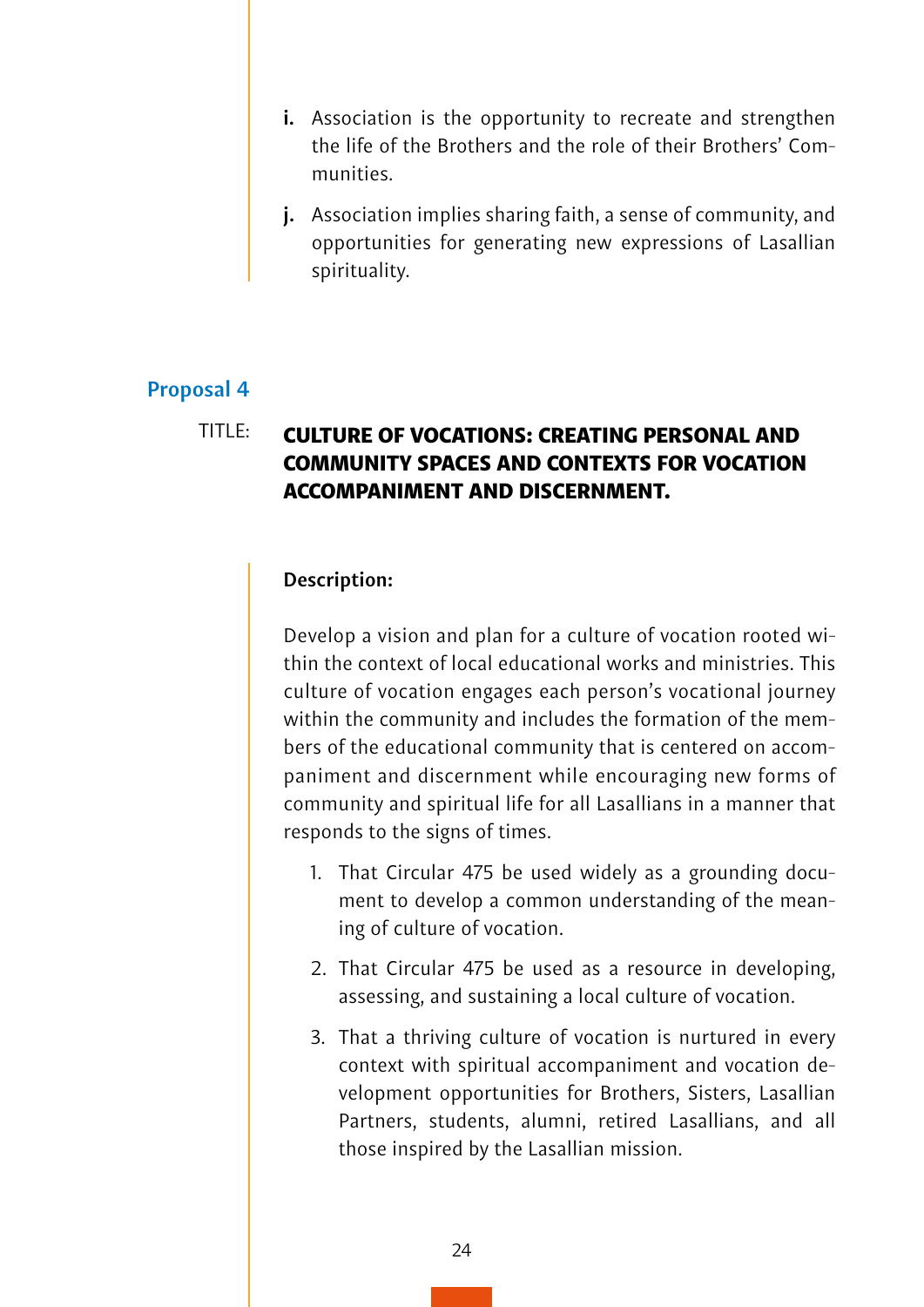#### **Justification:**

- **a.** We want to invite all Lasallians to contribute to the creation of a "culture of vocations" in whatever environment they find themselves. It is addressed to everyone, Christian or not, poor or rich, to those who live the Lasallian charism and to those who do not live it. (Circular 475. *From Hope to Commitment: Understanding Lasallian Vocations*, p. 27).
- **b.** A "culture of vocations" requires a cultural change and challenges us to commit ourselves to this change. In the context of the Lasallian Family, this cultural change presents three challenges: participation, collaboration, and intentionality. (Circular 475. *From Hope to Commitment: Understanding Lasallian Vocations*, p. 30).
- **c.** Creating spaces for vocational discernment can lead to a deepening understanding of Lasallian spirituality, which recognizes the presence of God in the faces of all persons, especially the most vulnerable.
- **d.** A "culture of vocations" creates the conditions that allow each person to discover how God wants them to love, as well as the place to carry out this particular vocation as a response to the needs of the world, especially those of the poor. (Circular 475. *From Hope to Commitment: Understanding Lasallian Vocations*, p. 29).
- **e.** The complexities of today's multicultural and multi-religious context present urgencies and challenges to the Lasallian Educational Mission. These urgencies and challenges demand educational communities that are viable and sustainable over time, communities that create an atmosphere where individuals and the community as a whole can reflect on God's call to respond to present and future needs.
- **f.** Formation in different areas, particularly in experiences of educational attention to the poor, the promotion of justice and catechesis, allows for a deepening understanding of various Lasallian vocations and their implications for Lasallian community life, spirituality, and mission. We are called to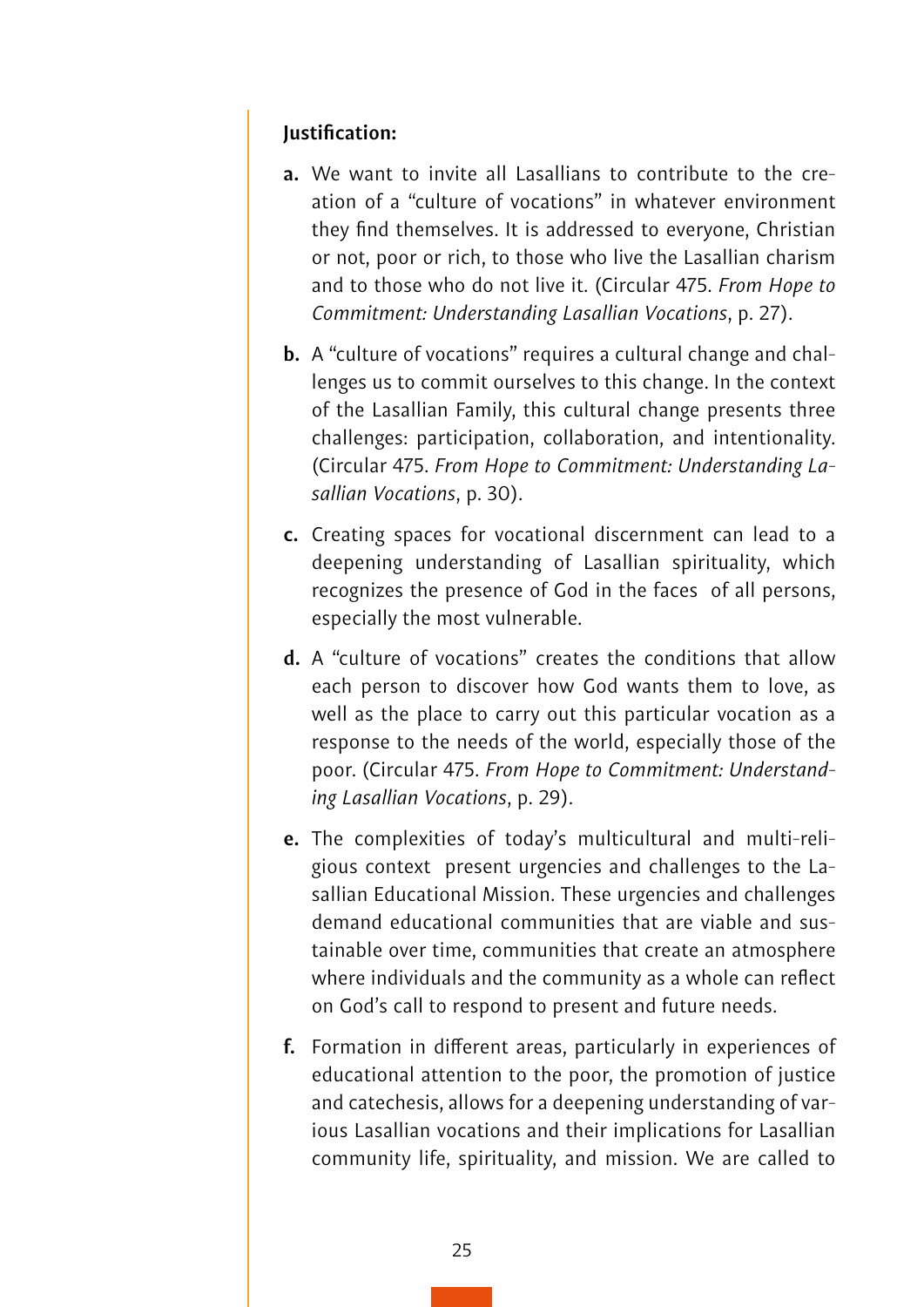strengthen the Mission, Spirituality and to continue to appropriate the Lasallian Charism because this work of God is also ours and it requires a response to the educational calls of the world context.

**g.** That as Lasallians authentically live out their vocational calls in responding to the signs of the times, we may serve as prophetic examples of a thriving culture of vocation to those beyond the Lasallian educational mission.

#### **Proposal 5**

#### TITLE: LASALLIAN RESPONSE TOWARD ERADICATING POVERTY THROUGH INCLUSIVE COMMUNITIES.

#### **Description:**

To create, support, promote and implement at each District or local level of ministry, as appropriate, sustainable programs and intentional communities to eradicate poverty in its various forms through strengthening principles of inclusivity, the culture of fraternity and co-responsibility.

#### **Justification:**

**a.** Eradicating poverty, and its different forms, is central to the Lasallian Mission where communities and educational ministries integrate the principles of inclusion with recognition and respect for diversity and uniqueness of the individual and communities. The Lasallian response calls for Brothers and Partners to work together and by association in the service of and with the poor. This includes not only the materially poor but those who are marginalized because of race, religion, gender and disability.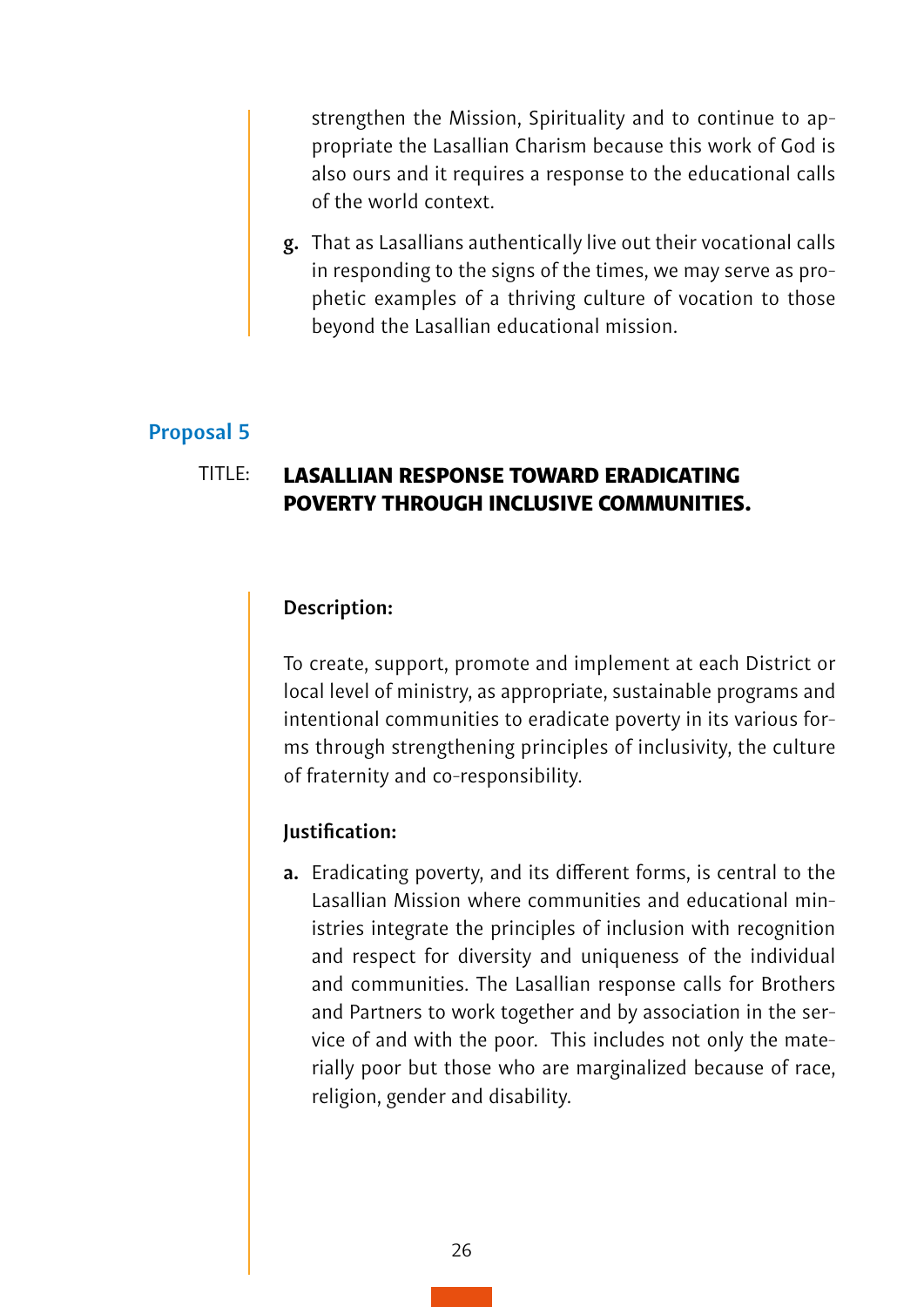- **b.** As Lasallian individuals and community we are called to promote the Christian vision of humanity:
	- Embracing new lifestyles eliminating the discrepancies between what we proclaim and what we do.
	- Embracing our preferential option of the poor, "specificity of the Institute", through a proactive promotion of justice fighting any factor of exclusion offering quality education, healthcare, and redistribution of wealth.
	- Promotion of inclusive leadership requires a reallocation of Institute resources to invest in bridging the technological gap between regions, Districts, Sectors, and Delegations to ensure full and active participation throughout the Institute in forming its future.

#### **Proposal 6**

#### TITLE: A LASALLIAN EDUCATION CENTRED ON THE GOSPEL OF JESUS AND DEDICATED TO SPIRITUAL ACCOMPANIMENT AND DIALOGUE.

#### **Description:**

To implement innovative methodologies for accompaniment and education regarding interiority and in the practice of human and evangelical values to:

- 1. Promote the religious, moral and spiritual education and accompaniment of children and young people and of all Lasallians, being attentive to the specific needs in matters, lasallian interiority, spirituality and faith.
- 2. Welcome all people of good will to discern their Lasallian vocational call.
- 3. Engage in prophetic witness that responds to the signs of the times.
- 4. Commit to interreligious, intercultural and intergenerational dialogue being inclusive of people who profess a faith other than Christianity or none at all.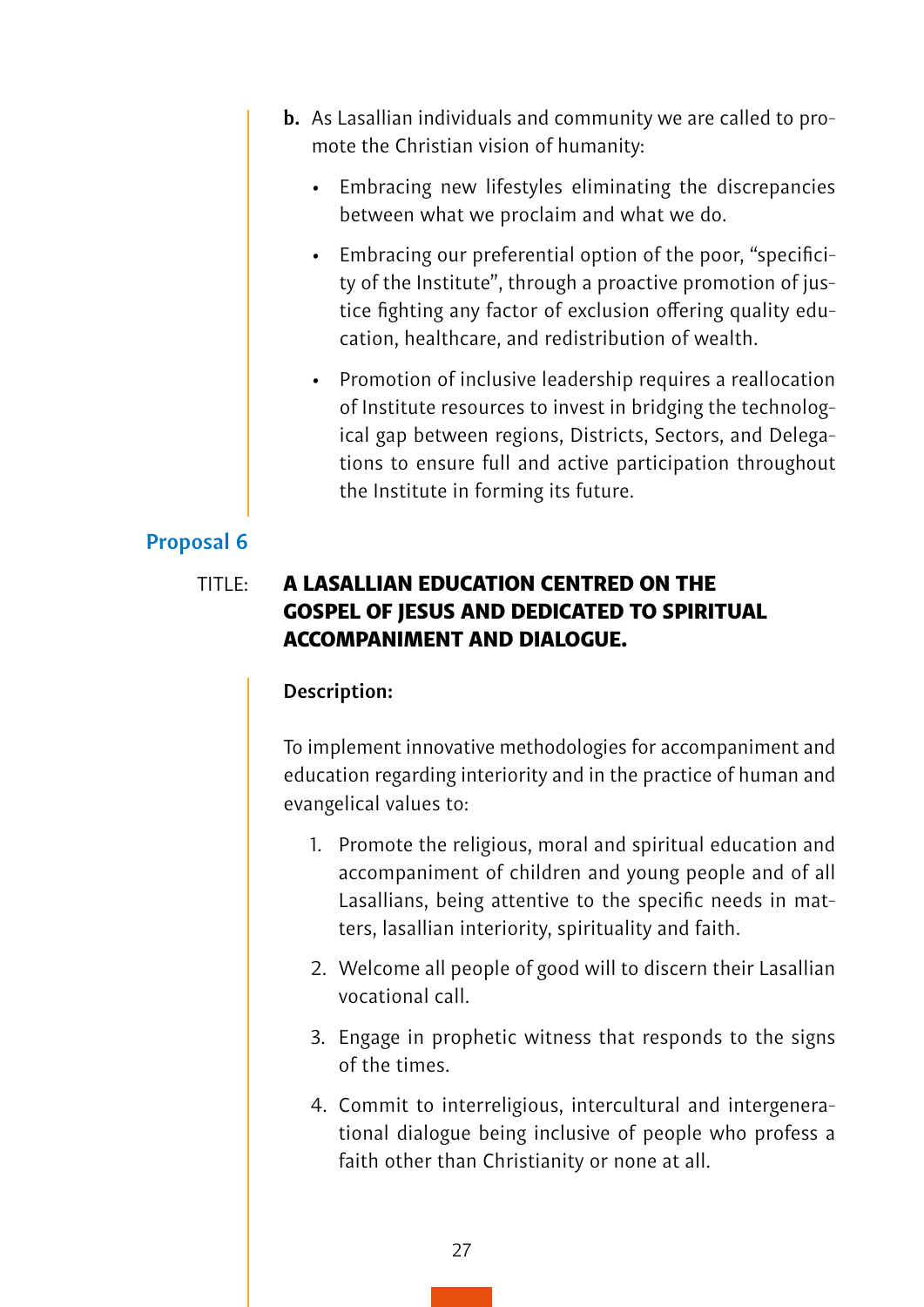- 5. Be attentive to the specific needs of children and young people and be able to cultivate interiority, faith and spirituality among them.
- 6. To get closer to the reality of children and young people in order to know their world better, to connect with their language and to update the means of evangelization.
- 7. To promote the creation and consolidation of educational communities with a spiritual and life-giving dimension.

#### **Justification:**

- **a.** Understanding the role of the Catholic Church in a pluralistic world and the role of believers within the Church are important issues that determine the very processes of evangelization and catechesis. These themes cannot be lost sight of while a very significant number of Lasallians, students and teachers, belong to other Christian confessions, to different creeds and religious traditions, or live a very personal spirituality without affiliations. This undoubted richness also poses important challenges for Lasallians in terms of ecumenism, religious freedom and interculturality. (Declaration on the Lasallian Educational Mission. Challenges, convictions and hopes. p. 78).
- **b.** The Lasallian educator is called to nourish one's interior life, to enrich one's spirit, and is called to holiness. The Lasallian educational community is called to educate, nourish, and accompany the inner life of those entrusted to their care. Drawing on the innovative spirit in the Lasallian heritage, the educational community helps young people to perceive the mystery of the Divine presence in themselves and the community. Educational centers are places of welcome and encounter with the Loving Transcendent. This evangelizing project leads young people to an engagement and encounter to promote justice and reconciliation within the community and the world.
- **c.** The Lasallian involved in his work, project or mission, is called to nourish his interior life and to enrich his spirit. He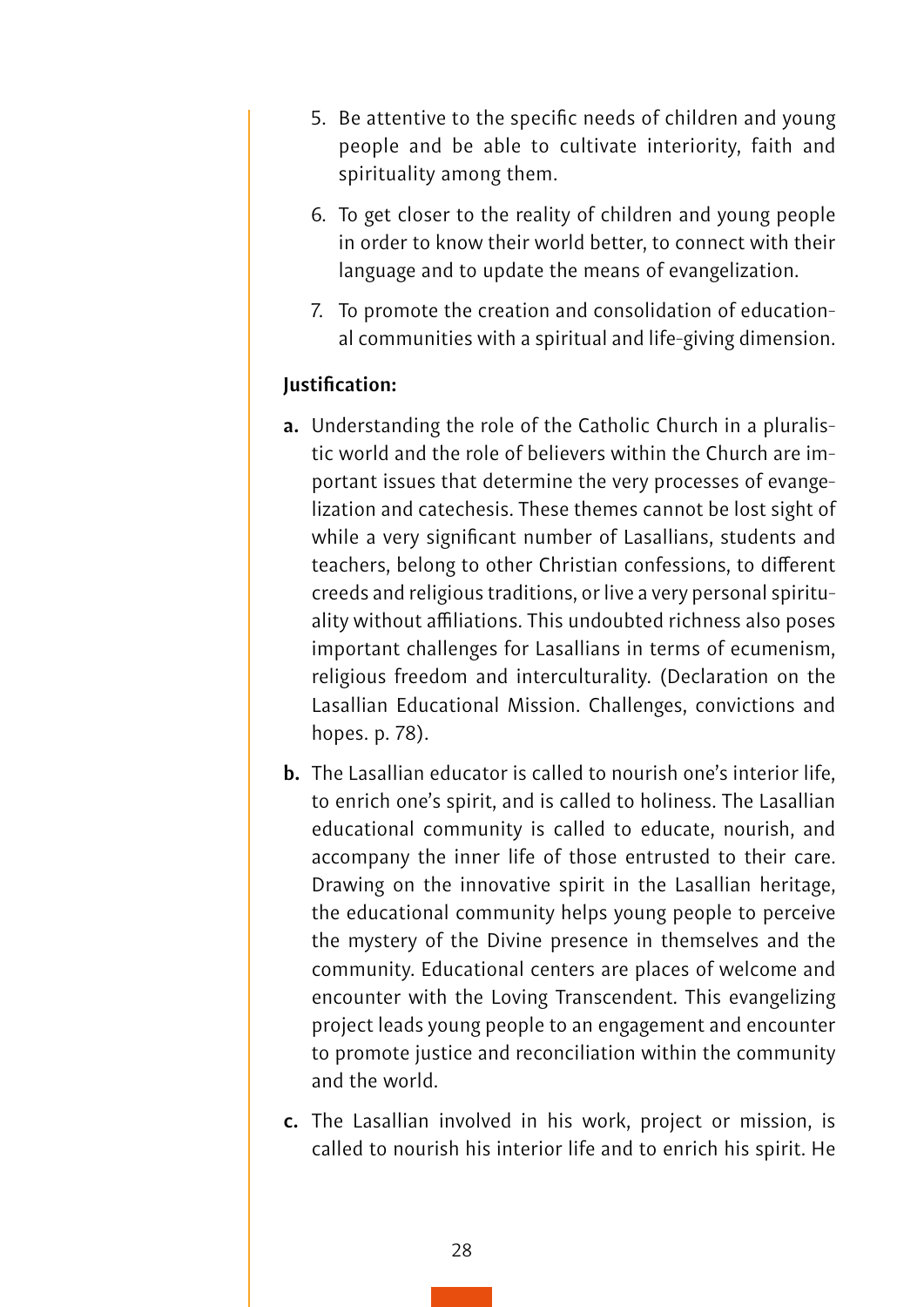is, also, called to Transcendence and to holiness, for the sake of the tradition of faith and zeal for the educational mission in favor of children and young people that the Founder and the first Brothers initiated. Lasallians are called to nourish and share this vision of interiority and spirituality, to perceive the mystery of the divine presence in the educational mission. Educational establishments thus become places of encounter with the Transcendent, with what many faith traditions call the presence of God. (A Conversation for the Lasallian Family: Deepening our Identity, p. 13).

- **d.** Each generation needs a fresh proclamation and relevant articulation of the person and message of Jesus Christ. Each generation hungers to hear and act upon the good news that God is close and is living and loving in our very being. The Lasallian educational community, drawing on its history and heritage, uses its innovative spirit to evangelize in ways that are theologically coherent and experientially relevant to each generation.
- **e.** In creative fidelity to the Founder and the first Brothers, who made as a priority the cultivation of the inner life of the young people entrusted to their care, evangelization in the Lasallian educational community dedicates itself to awakening one's inner life to the presence of God, who is loving and living in the human heart and soul.
- **f.** In the face of forces that tempt the young person to put distance between oneself and the sacred, evangelization in the Lasallian educational community is marked by deep listening to the experience and perspective of the young in order to help them identify the spiritual hunger and the desire for meaning that emerges from their hearts.
- **g.** The Lasallian educational community's "anthropology" is rooted in the fundamental conviction is that each person is an image of God, is wanted by God, and beloved by God.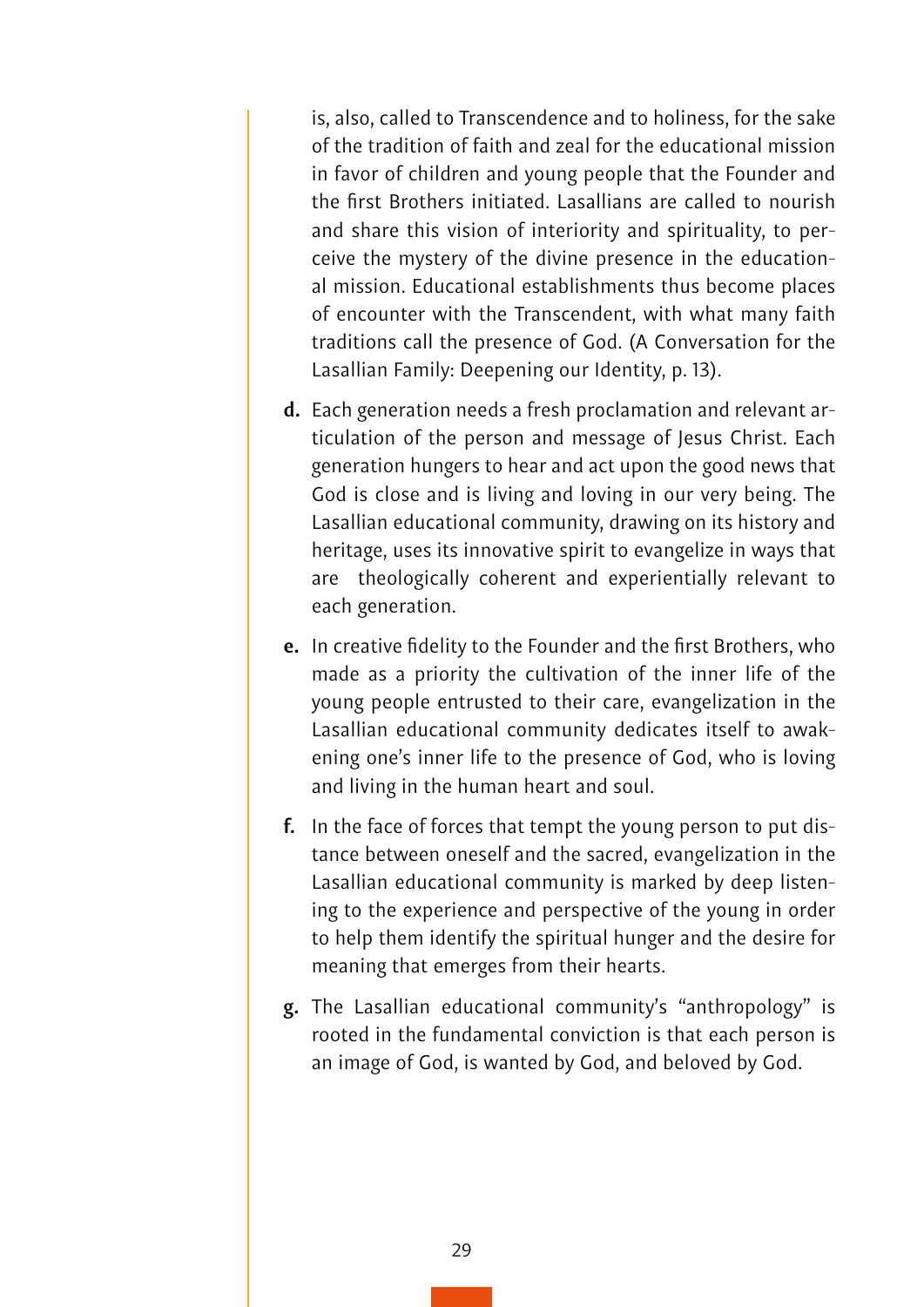#### **Proposal 7**

#### TITLE: LASALLIAN EDUCATIONAL COMMUNITIES FOR THE TRANSFORMATION OF SOCIETY: CRITICAL CITIZENSHIP, SOCIAL RESPONSIBILITY AND INTEGRAL ECOLOGY, A NEW WORLD IS POSSIBLE.

#### **Description:**

To sustain and enhance our efforts to collaborate globally for the transformation of the world, the Lasallian educational communities are called to:

- 1. Promote the formation of critical citizenship for the exercise of a civic responsibility that seeks the common good of society.
- 2. Develop service-oriented social responsibility and integral ecology.
- 3. Contribute to the sustainability of our common home for the benefit of all humanity, especially the most vulnerable.
- 4. Renew our social commitment, as a response to the signs of the times, considering the distinctive values of the Lasallian Educational Mission, especially fraternity, justice, equality, and inclusion.

#### **Justification:**

- **a.** A new world is possible through the hope transmitted by the international network of Lasallian educational communities animated by the values of the gospel.
- **b.** The Lasallian Educational Mission acquires its deepest meaning through the pedagogy of fraternity preparing for life. It provides all members of the educational community, skills, and tools to relate to themselves (inner life) and to others, creating a special appreciation for the beauty, sustainability of life and the common home.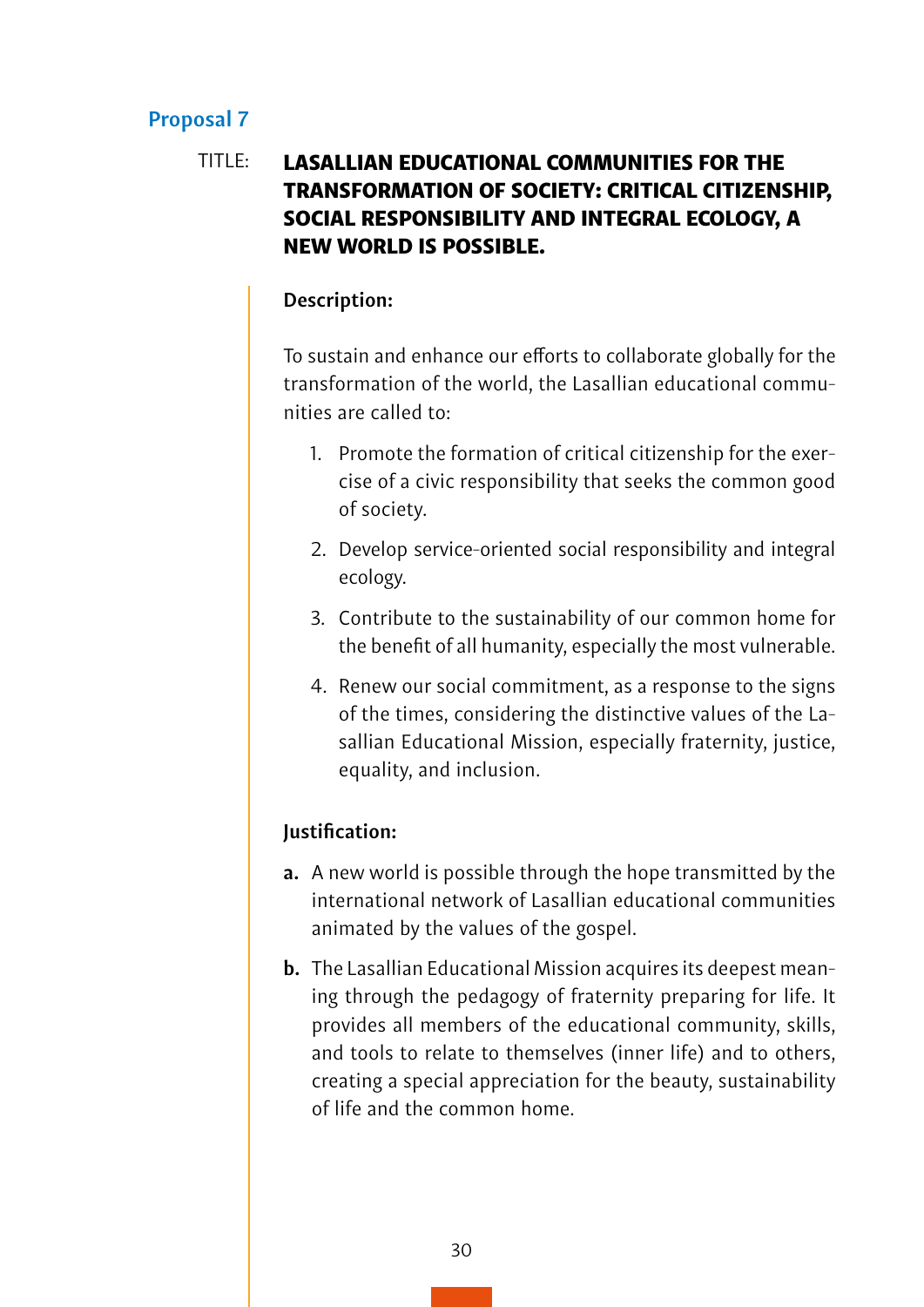- **c.** Fundamental in Lasallian education is a global citizen formation that generates local impacts on civic ethics and that is manifested in daily actions, through probity, solidarity, transparency, responsibility, and compassion.
- **d.** In addition, it promotes critical thinking to care for our Common Home, allowing us to analyze, understand and interpret the world in which we live to enrich education, since superficiality is increasingly present, and the interior life more absent.
- **e.** Due to the inadequate management of environmental and social realities, the Common Home (integral ecology) is in danger:
	- i. New forms of poverty and exclusion have emerged, so it is essential to promote the inclusion of the diversity of cultures, religions, and social classes in Lasallian education.
	- ii. The different lifestyles that are commonly used in the new generations have generated an increase in anxiety in young people, for which it is recommended:
		- Help them express their thirst for justice and their aspirations for change.
		- Promote the development of a sense of dialogue and multiculturalism.
		- Guide them to commit to discernment.
		- Educate them in respect for nature, the environment and human life.
- **f.** We assume this responsibility by enhancing talents, developing skills, promoting critical thinking, citizen training, respect for the environment, human life, and integral ecology, through Lasallian values for the benefit of all, especially those most in need.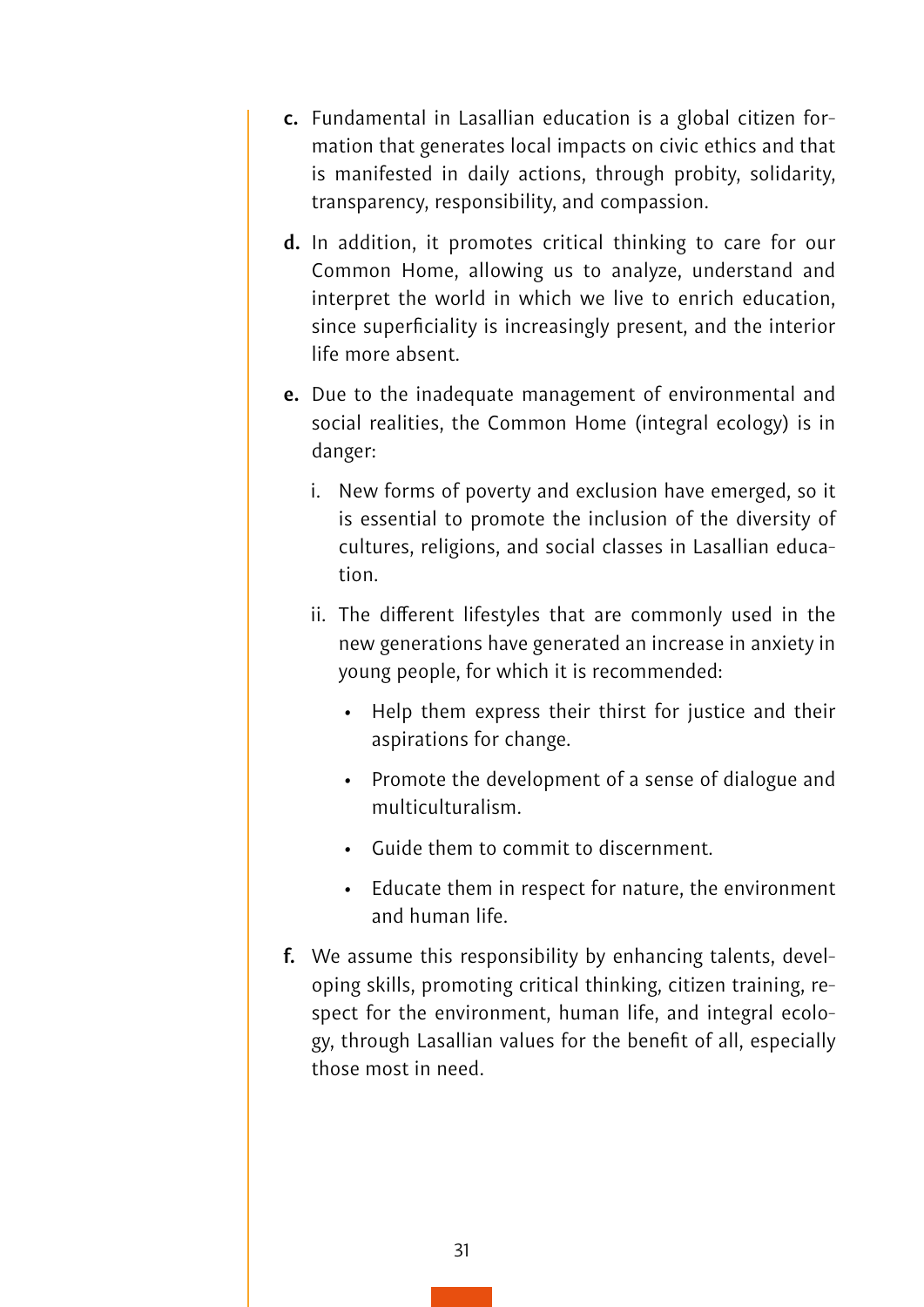#### **Proposal 8**

#### TITLE: VITALITY OF THE LASALLIAN IDENTITY AS THE DYNAMIC AXIS OF THE MISSION IN NEW CONTEXTS.

#### **Description:**

Based on the *Declaration on the Lasallian Educational Mission and Identity Criteria for the Vitality of Lasallian Educational Ministries* we wish:

- 1. To deepen the understanding of Lasallian identity around the world from its expression in different contexts, and its evolution in response to the signs of the times.
- 2. That each District supported by its Region develops its ability to adapt, support and strengthen Lasallian identity and to evaluate whether its identity is operating in a relevant way within educational works.

#### **Justification:**

- **a.** Identity can be considered as the set of characteristics in which all Lasallians can recognize themselves.
- **b.** This identity should be a vehicle of unity among Lasallians and of dynamism for the Lasallian educational mission, which must continue to remain attentive to the changes in society and the emergence of new educational needs.
- **c.** The identity must, therefore, be defined in order to serve the vitality of the mission in creative fidelity.

It is therefore important to :

- i. have a better understanding of Lasallian identity and its capacity to thrive in different contexts.
- ii. define a frequency of reviewing the reference documents of the Institute and the Districts that guide our actions to ensure that they reflect our changing world and educational needs.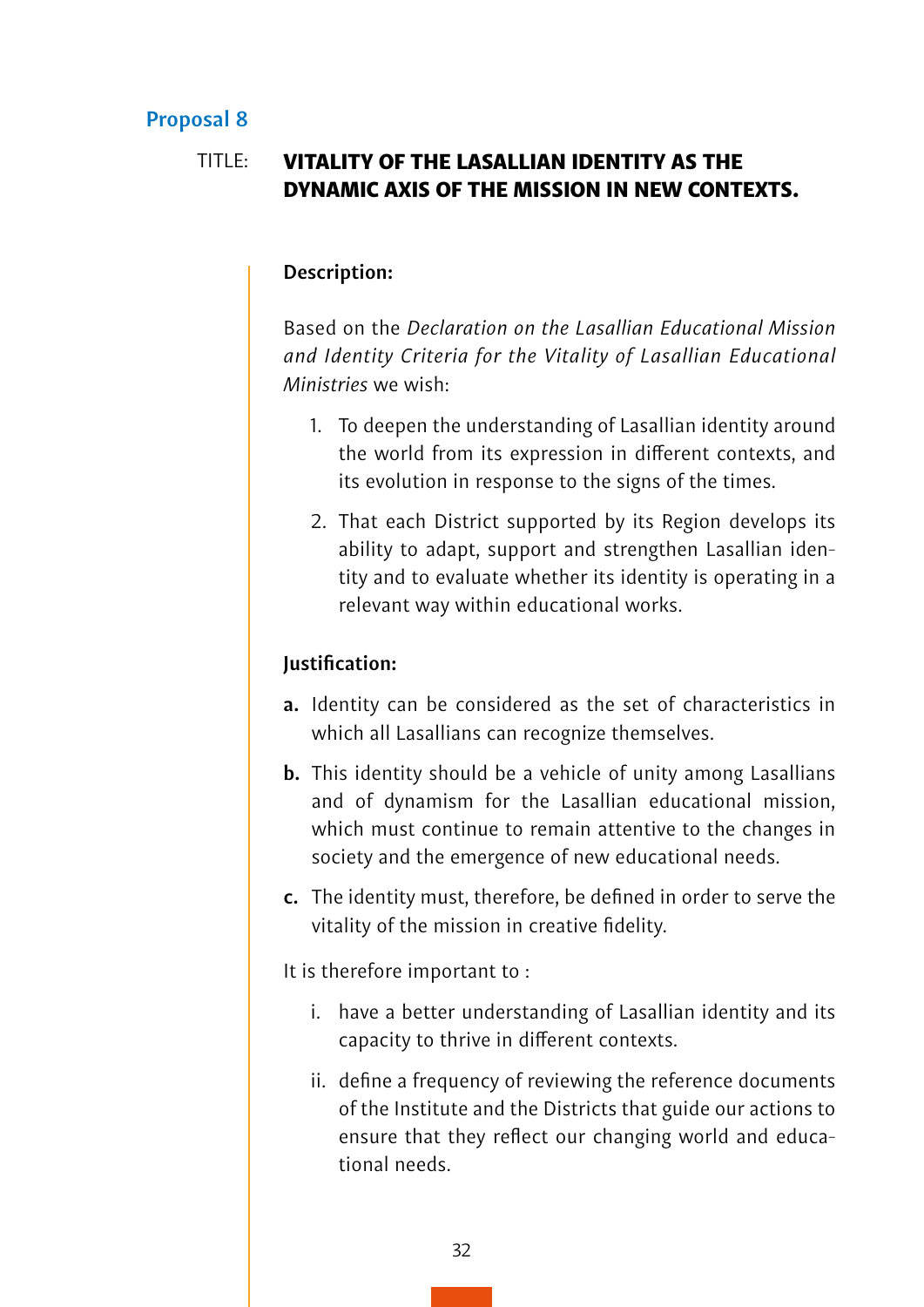- iii. To promote and give testimony to Lasallian educational identity by:
	- reinforcing the brand "La Salle", the image of the Lasallian mission and its educational relevance.
	- developing a sense of belonging among the members of the Lasallian Family.
	- being at the service of all who are involved in and benefit from the mission.
	- working in a spirit of solidarity and mutual support.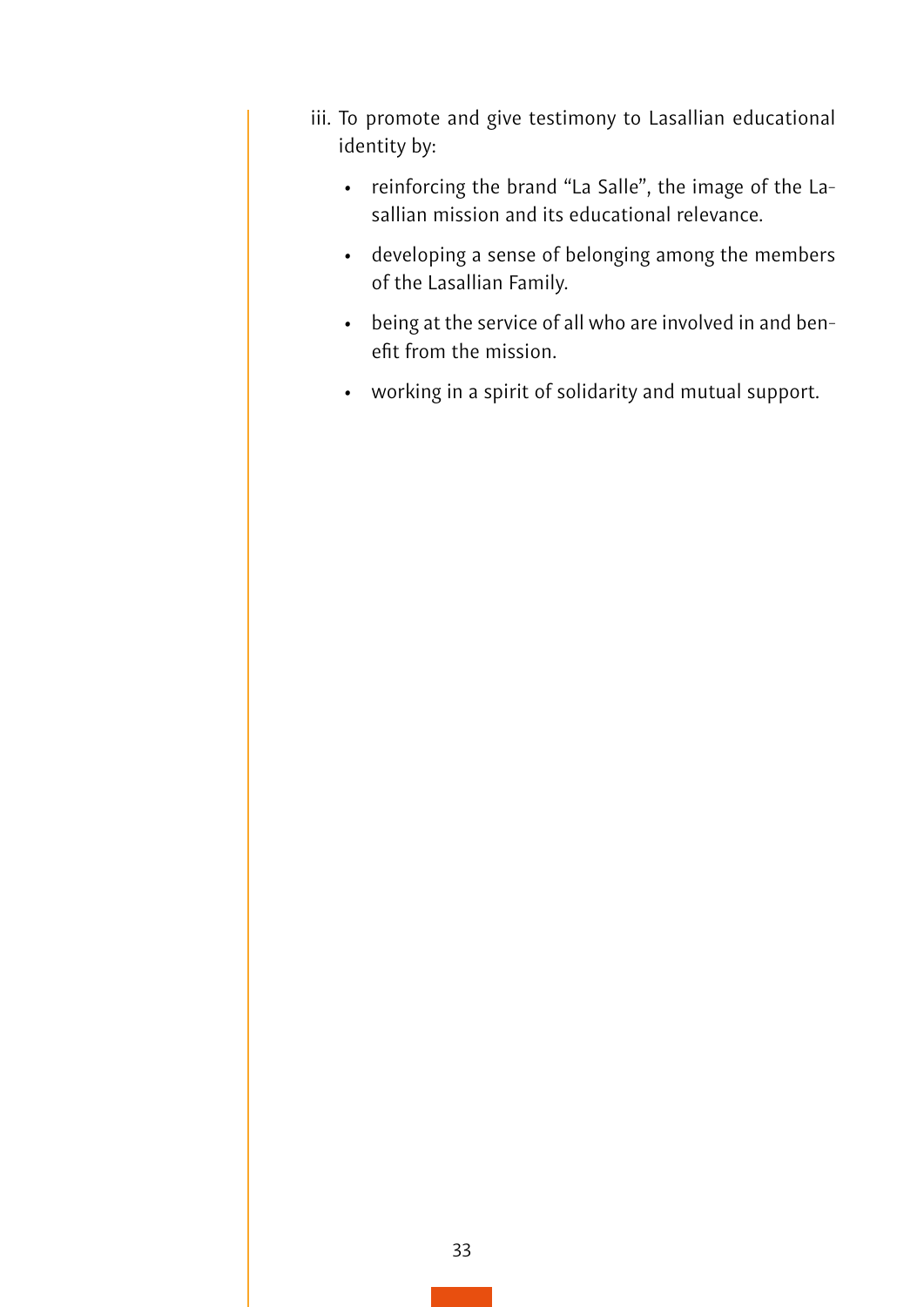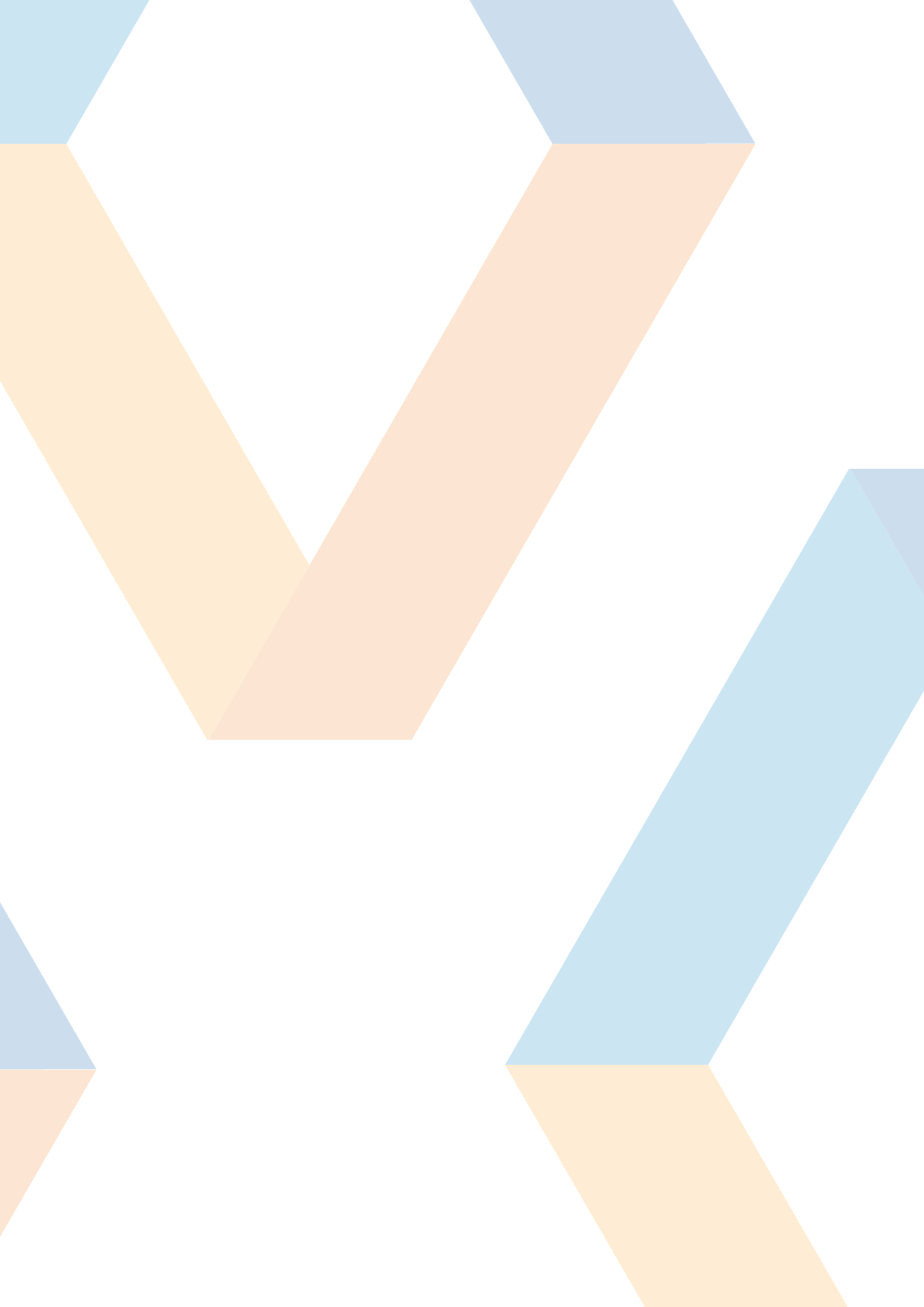## Appendix

#### **Delegates to the III AIMEL**



#### **Delegates by Regions**